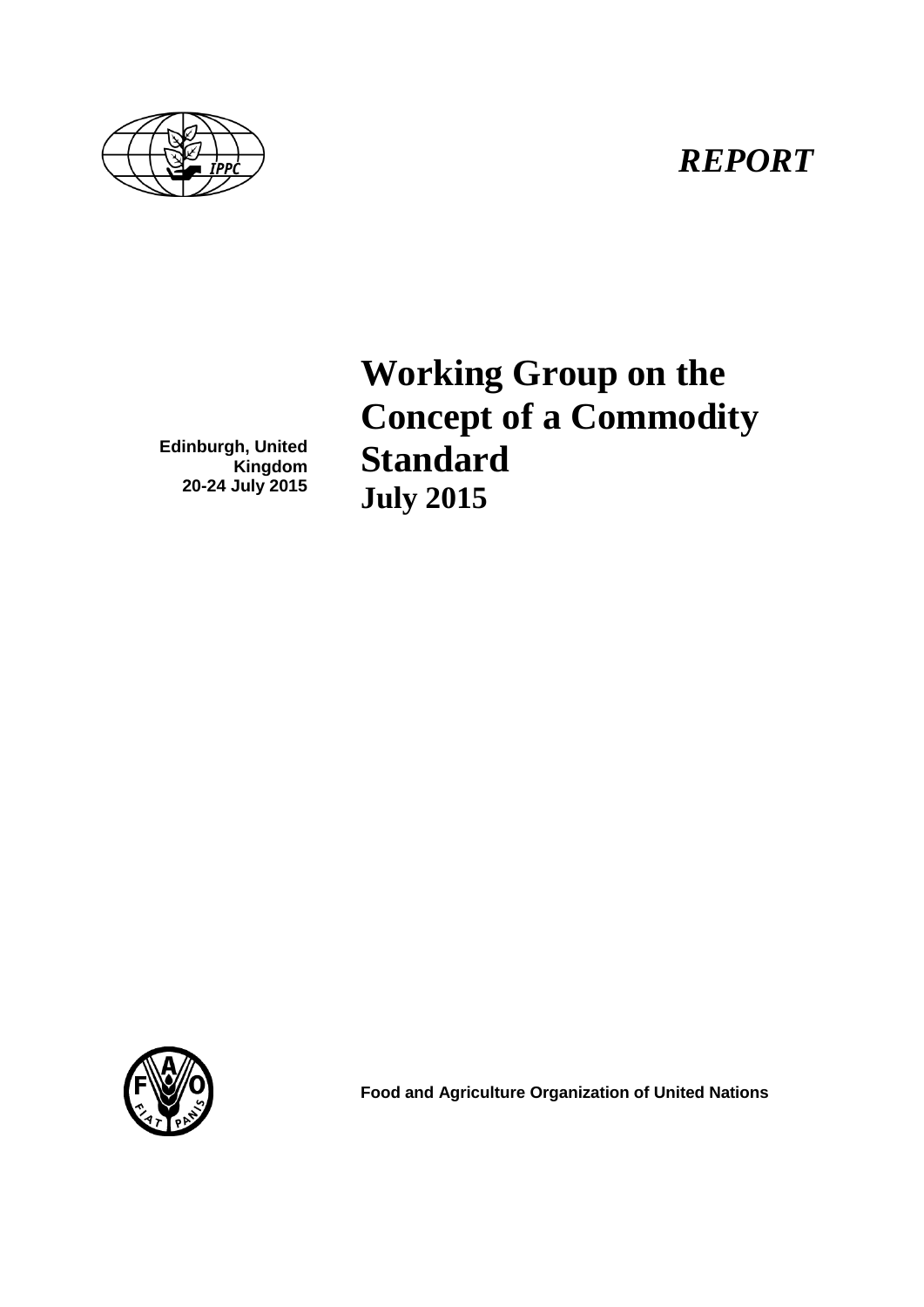The designations employed and the presentation of material in this information product do not imply the expression of any opinion whatsoever on the part of the Food and Agriculture Organization of the United Nations (FAO) concerning the legal or development status of any country, territory, city or area or of its authorities, or concerning the delimitation of its frontiers or boundaries. The mention of specific companies or products of manufacturers, whether or not these have been patented, does not imply that these have been endorsed or recommended by FAO in preference to others of a similar nature that are not mentioned.

The views expressed in this information product are those of the author(s) and do not necessarily reflect the views of FAO.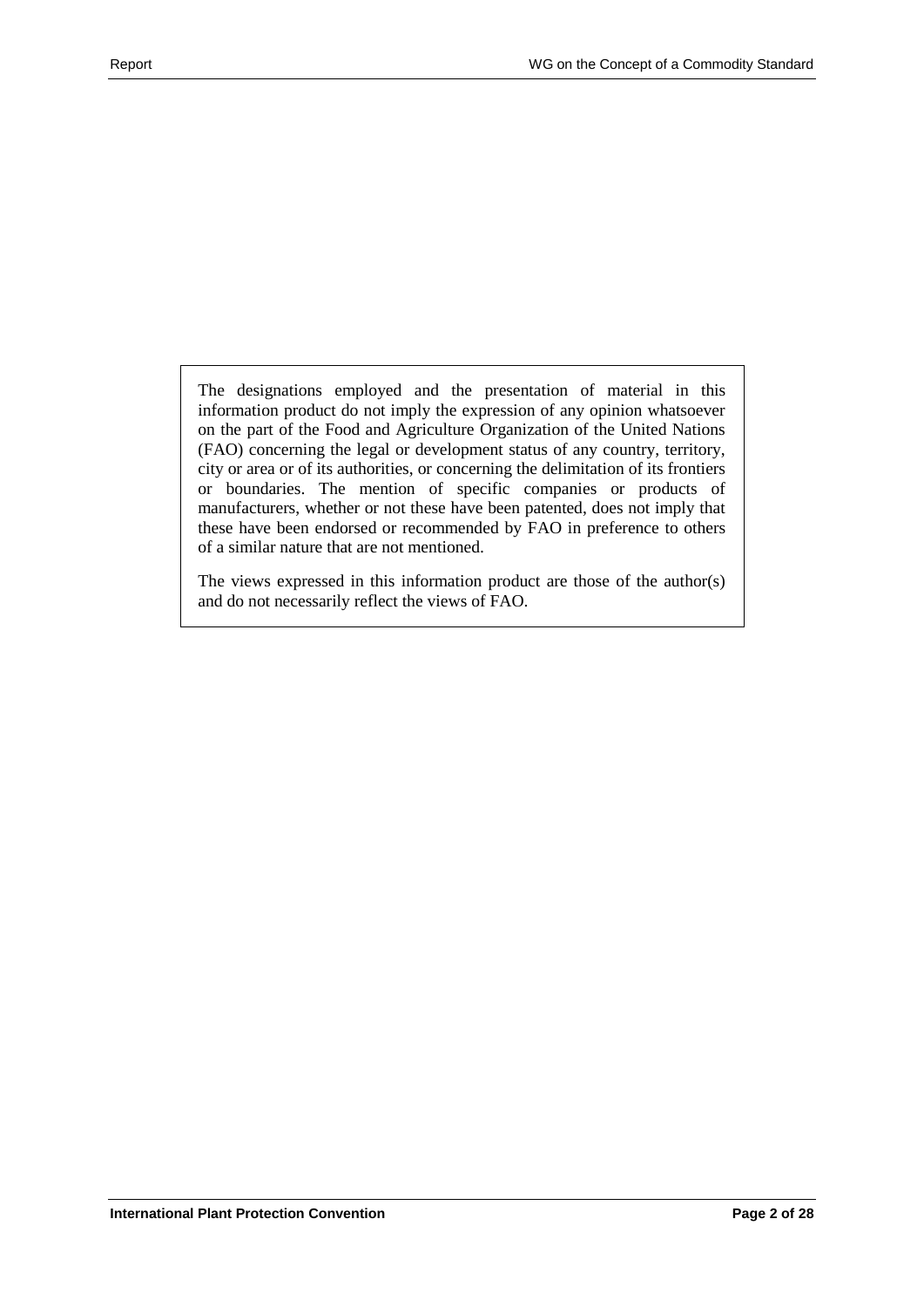### **CONTENTS**

| 1. |                                                                                          |  |  |
|----|------------------------------------------------------------------------------------------|--|--|
|    | 1.2                                                                                      |  |  |
|    | 1.3                                                                                      |  |  |
| 3. |                                                                                          |  |  |
| 4. |                                                                                          |  |  |
| 5. |                                                                                          |  |  |
| 6. |                                                                                          |  |  |
|    | Concept of a commodity standard within the context of the suite of IPPC standards<br>6.1 |  |  |
|    | 6.2                                                                                      |  |  |
|    | 6.3                                                                                      |  |  |
|    | 6.4.                                                                                     |  |  |
| 7. |                                                                                          |  |  |
| 8. |                                                                                          |  |  |
| 9. |                                                                                          |  |  |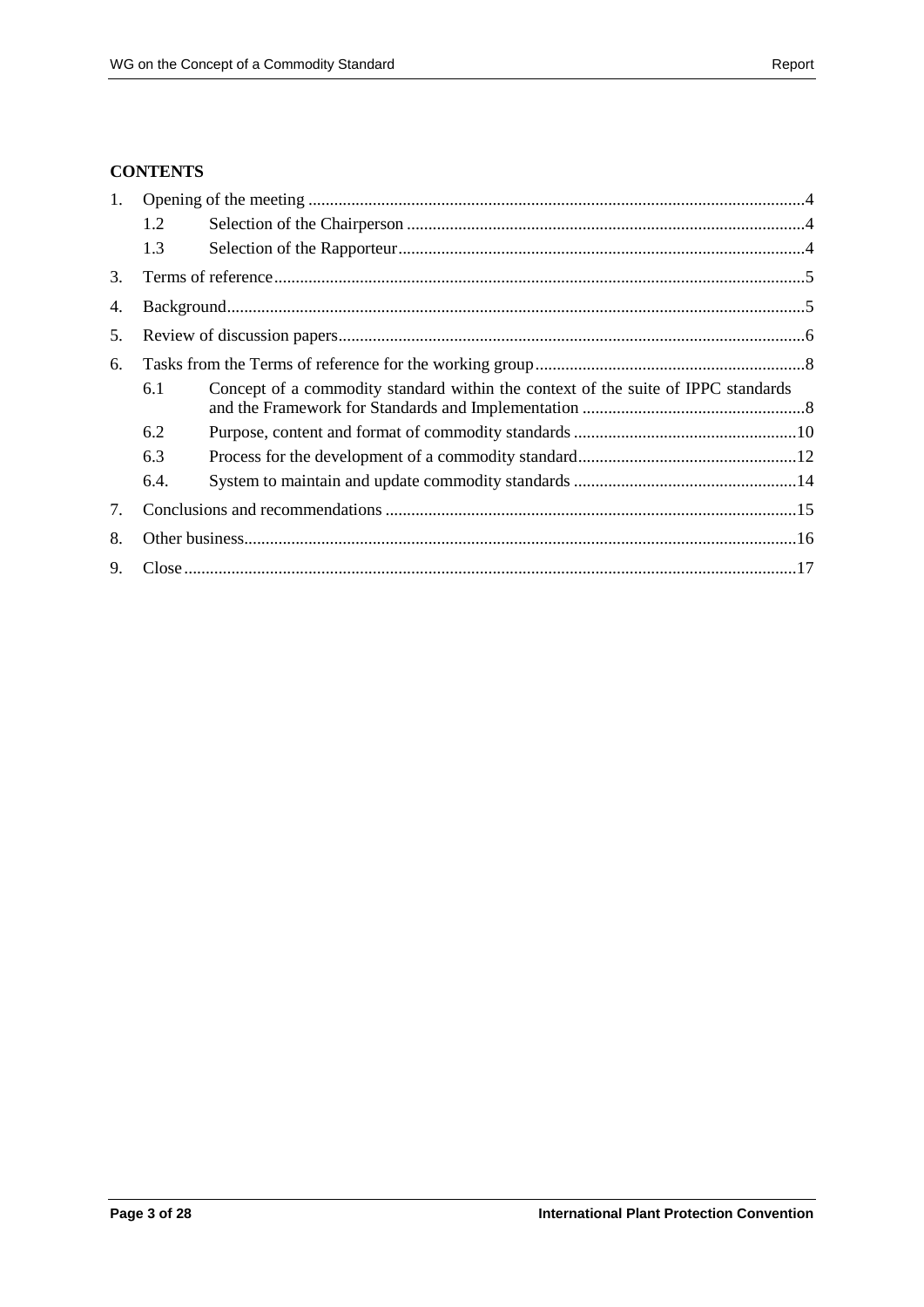## <span id="page-3-0"></span>**1. Opening of the meeting**

## **1.1 Welcome**

- *[1]* The International Plant Protection Convention (IPPC) Secretariat (hereafter Secretariat) welcomed the participants of the Working Group on the Concept of a Commodity Standard (hereafter WG), thanked them for their work in preparing this important meeting and hoped that the meeting would be productive. The meeting was hosted by the United Kingdom, Scottish Government, Science and Advice for Scottish Agriculture (SASA), on behalf of the European and Mediterranean Plant Protection Organization (EPPO).
- *[2]* Mr Jonathan Pryce, Director of Agriculture Food and Rural Communities (AFRC), and Mr Kevin O'Donnell, Head of SASA (Science and Advice for Scottish Agriculture), Deputy Director, welcomed the participants and wished them a constructive meeting and a pleasant stay in Edinburgh. Mr Kevin O'Donnell gave an introduction to the scientific work in SASA, which is a division within the AFRC Directorate.
- *[3]* Participants introduced themselves and the Secretariat reviewed the different roles and responsibilities of the participants and noted that the Secretariat's role is to facilitate the work of the experts. The Secretariat recalled that, according to the Terms of Reference (TORs) for the WG agreed by the tenth session of the Commission for Phytosanitary Measures in March 2015 (CPM-10 (2015)), the experts participating in this WG had been selected by the CPM Bureau, taking into account their knowledge of standard setting and of developing and setting of phytosanitary regulations. In addition, the CPM Bureau had agreed that a few experts from industry be invited to attend the meeting (see Appendix 4 for the full TORs).

### <span id="page-3-1"></span>**1.2 Selection of the Chairperson**

*[4]* The WG selected Ms Jane CHARD (United Kingdom) as Chairperson.

## <span id="page-3-2"></span>**1.3 Selection of the Rapporteur**

*[5]* The WG selected Mr Francisco GUTIERREZ (Belize) as Rapporteur.

### **1.4 Adoption of the agenda**

*[6]* The WG reviewed and adopted the agenda<sup>1</sup> (Appendix 1).

## **2. Administrative matters**

#### **Documents list**

[7] The WG reviewed and updated the documents  $list^2$  (Appendix 2).

## **Participants list**

l

[8] The WG reviewed and updated the participants list<sup>3</sup> (Appendix 3). It was noted that the Organizer Representative, Mr Roman VAGNER (European Commission), was unable to attend the meeting.

<sup>&</sup>lt;sup>1</sup> 01\_WGCommodityStandards\_2015\_July

<sup>&</sup>lt;sup>2</sup> 02\_WGCommodityStandards\_2015\_July

<sup>&</sup>lt;sup>3</sup> 03\_WGCommodityStandards\_2015\_July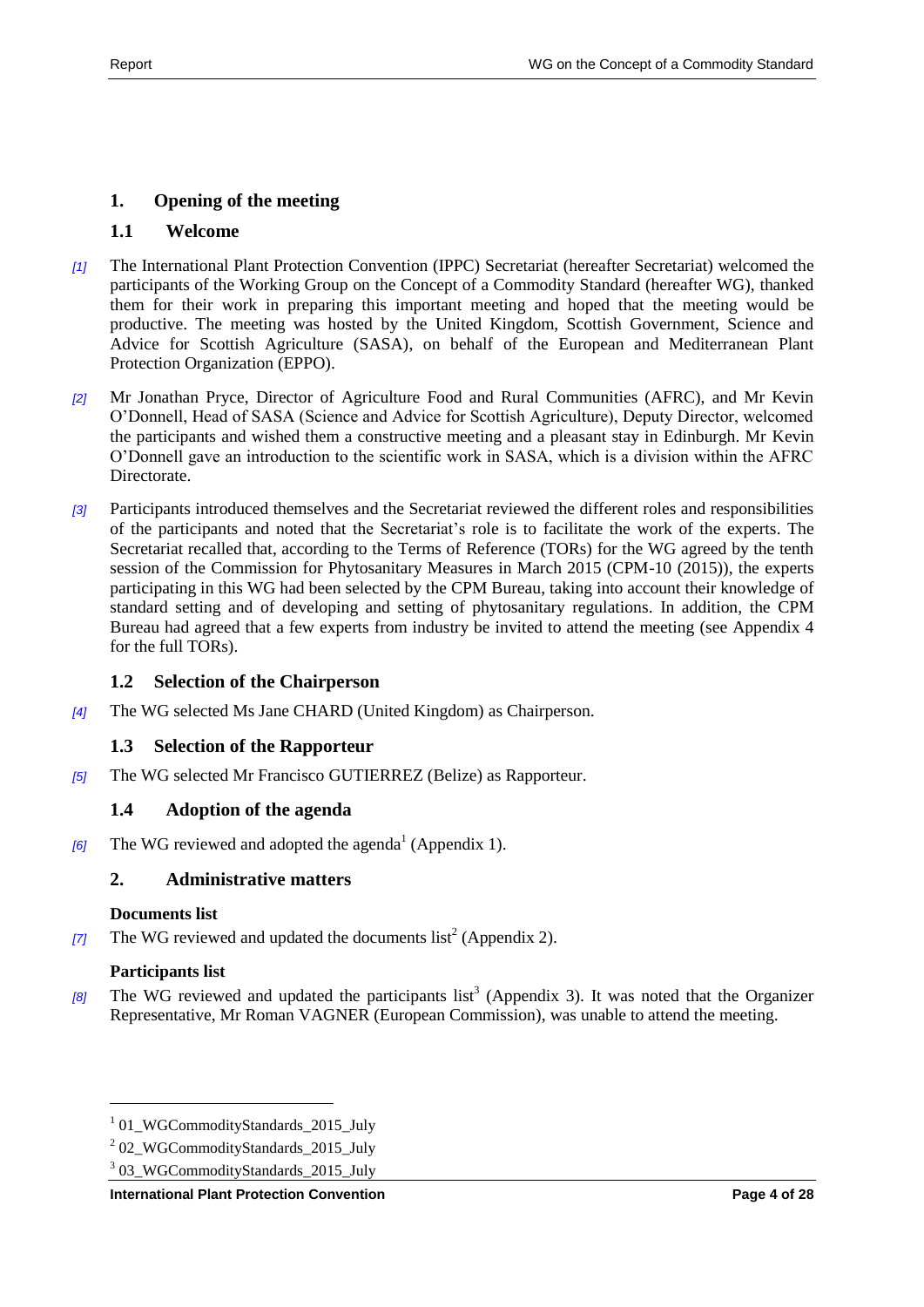#### **Local information**

- *[9]* The Host Representative provided further information on local arrangements and referred to the local information document<sup>4</sup>.
- *[10]* A field trip followed by a dinner was organized by the Host on Wednesday 22 July. The group was joined by Ms Nicola SPENCE, the UK Chief Plant Health Officer, and Mr Mike PARKER, Head of Seed Certification branch at SASA (responsible for certification schemes for cereals and other crops (not potatoes) in Scotland). Ms Nicola SPENCE gave introductory remarks on how the plant health services operate in the United Kingdom and on barley exports. Then, Mr Andrew DIXON (Lead cereals inspector, Scottish government) gave a presentation to the group on inspections (including health and safety considerations) and phytosanitary certification for exports of malted barley. The presentation was followed by a visit to SASA plots to see barley varieties grown in Scotland and to the Glenkinchie distillery to see the process for how barley is malted and prepared for export as a commodity.

## <span id="page-4-0"></span>**3. Terms of reference**

- [11] The Secretariat presented the TORs<sup>5</sup> for the working group (Appendix 4).
- *[12]* According to the TORs, the Secretariat issued a call for discussion papers to contracting parties (CPs), national plant protection organizations (NPPOs), regional plant protection organizations (RPPOs) and relevant international organizations. Three contracting parties submitted discussion papers, as well several WG participants also submitted discussion papers (see agenda item 5).

## <span id="page-4-1"></span>**4. Background**

- *[13]* The Secretariat explained that discussions on the purpose, status and content of International Standards for Phytosanitary Measures (ISPMs) in general and more specifically on the concept of a commodity standard had recently taken place in various IPPC meetings.
- *[14]* As some Standards Committee (SC) members had felt that some draft ISPMs did not provide specific requirements, the SC initiated in their November 2013 meeting, a discussion on the purpose, status and content of ISPMs, and they further discussed the issue in their May 2014 and May 2015 meetings<sup>6</sup>. This issue was also brought to the attention of the Strategic Planning Group (SPG, October 2014)<sup>7</sup> and the Capacity Development Committee (CDC) (December 2014)<sup>8</sup>.
- *[15]* During CPM-10 (2015), discussions took place on the concept of a commodity standard in relation to the draft ISPM on *International movement of wood* (2006-029), which had received a formal objection prior to the CPM-10 meeting and thus had not been adopted<sup>9</sup>. The formal objection stated that this draft ISPM was inconsistent with existing ISPMs, had no requirements and therefore should be an information document rather than an ISPM. Therefore, the CPM decided a working group should be convened to discuss the concept of a commodity standard and agreed on its ToRs.
- [16] In their June 2015 meeting<sup>10</sup>, the CDC had provided comments on the concept of a commodity standard, addressing the tasks contained in the ToRs.
- *[17]* Because the first task of the WG was to discuss the concept of a commodity standard within the context of the suite of IPPC standards and the *Framework for standards and implementation*, the

<sup>4</sup> 04\_Rev1\_WGCommodityStandards\_2015\_July

<sup>&</sup>lt;sup>5</sup> 05\_WGCommodityStandards\_2015\_July

<sup>&</sup>lt;sup>6</sup> See <u>May 2014 SC meeting report</u> (section 7.2) and <u>May 2015 SC meeting report</u> (section 5.2.5)

<sup>&</sup>lt;sup>7</sup> See <u>October 2014 SPG meeting report</u> (section 7.7)

<sup>&</sup>lt;sup>8</sup> See **December 2014 CDC** meeting report (section 6.5)

<sup>&</sup>lt;sup>9</sup> Se[e CPM-10 \(2015\) report,](https://www.ippc.int/en/publications/81242/) section 8.2 and document [CPM 2015/INF/15](https://www.ippc.int/static/media/files/publication/en/2015/03/CPM_2015_INF_15_Formal_objections_2015-03-03.pdf)

<sup>&</sup>lt;sup>10</sup> 16\_WGCommodityStandards\_2015\_July, also see [CDC meeting report, June 2015,](https://www.ippc.int/en/publications/81194/) section 6.4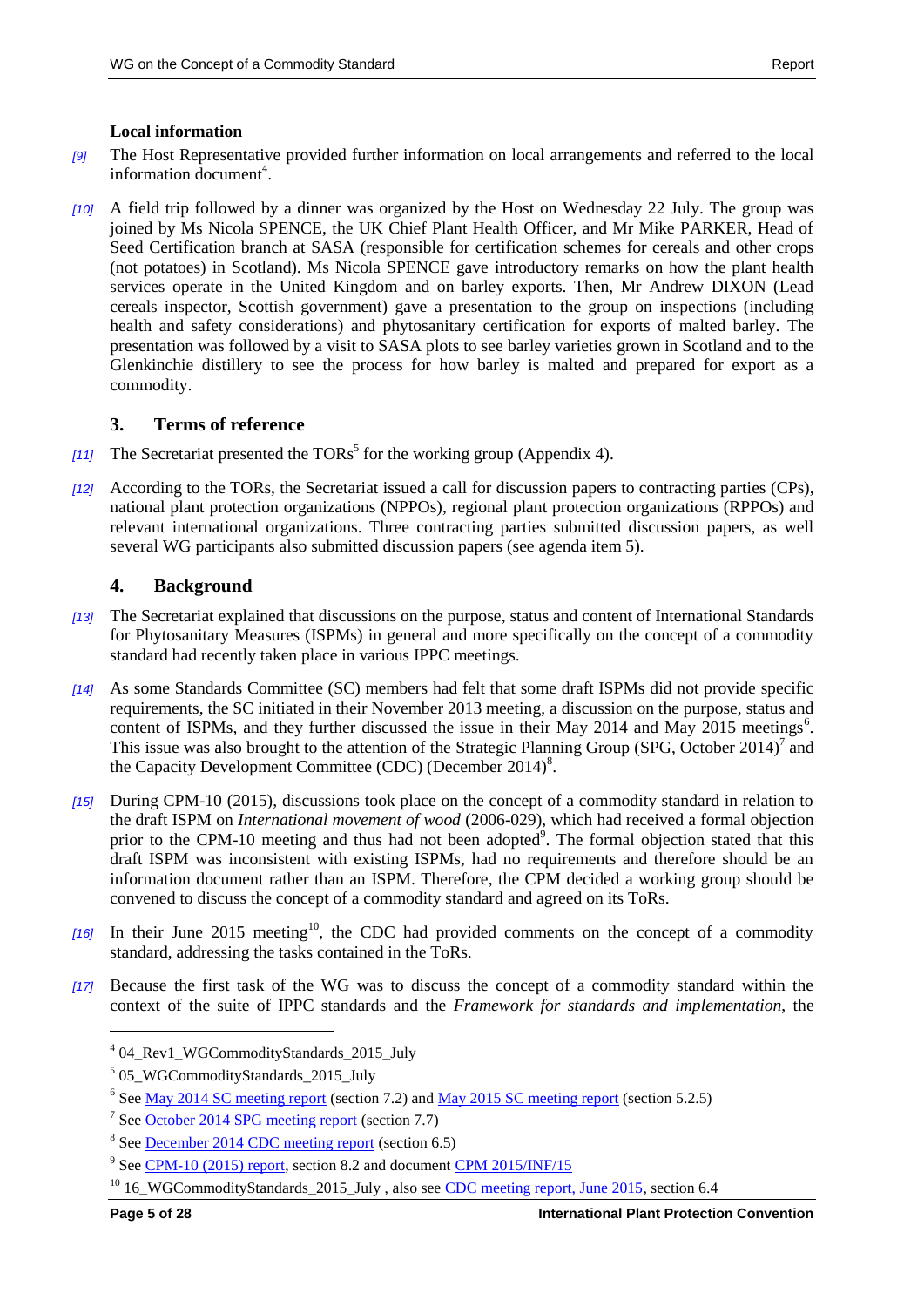Secretariat provided to the WG an update on the development of a *Framework for standards and implementation*. This Framework is intended to provide a long-term vision for planning and prioritizing of the IPPC Secretariat's work programme and to help identify gaps and how they could be addressed. In November 2014, the SC had reviewed the standard setting part of the Framework for Standards and Implementation and an update on its development was presented to CPM-10  $(2015)^{11}$ . The whole Framework for Standards and Implementation should be finalized in 2015 and recommended for adoption by CPM-11 (2016).

*[18]* Finally, the Secretariat provided information on a *Format for commodity specific data sheets* which had been developed in 2005 by the Expert Working Group on *Guidelines for formatting / drafting pest and commodity specific ISPMs<sup>12</sup> .* The WG noted the *Format for commodity specific data sheets*, which had been incorporated into the IPPC Procedure Manual until 2008, but not used (as updating commodity specific data sheets would have required significant resources) and later removed from the IPPC Procedure Manual after the publication of the IPPC Style Guide.

## <span id="page-5-0"></span>**5. Review of discussion papers**

- *[19]* The Secretariat presented SC agreed discussions papers. 13
- [20] The draft ISPM on the *International movement of wood*  $(2006-029)^{14}$ , the draft ISPM on the International movement of seed  $(2009-003)^{15}$ , ISPM 33 (*Pest free potato (Solanum spp.) microprogative material and minitubers for international trade*) <sup>16</sup> and the Specification 60 (*International movement of grain*) <sup>17</sup> had been identified by the SC as examples to be used by the WG. Besides, the Secretariat indicated that ISPM 15 (*Regulation of wood packaging material in international trade*) and ISPM 32 (*Categorization of commodities according to their pest risk*) may also be useful for the WG discussions.
- *[21]* Examples of regional standards on commodities were also mentioned by some WG experts, such as:
	- the North American Plant Protection Organization (NAPPO) Regional Standard for Phytosanitary Measures (RSPM) 3 on *Movement of Potatoes into a NAPPO Member Country*
	- NAPPO RSPM 35 on Guidelines for the Movement of Stone and Pome Fruit Trees and Grapevines into a NAPPO Member Country
	- the European and Mediterranean Plant Protection Organization (EPPO) commodity-specific phytosanitary measures for Potato, *Coniferae, Quercus* and *Castanea*.
- [22] An overview of Codex Alimentarius work on commodity standards<sup>18</sup> was presented to the WG and helped stimulate the discussions. The responsibility to adopt draft standards lies with the Codex Alimentarius Commission (CAC). The work of the Codex Alimentarius is divided between three types of committees (CAC subsidiary bodies): general subject (horizontal) committees, commodity (vertical) committees that deal with a specific type of food class or group (e.g. fresh fruits and vegetables, dairy and dairy products, fish and fish products) and Ad hoc Intergovernmental Task Forces (established to deal with specific issues within a limited time frame).

<sup>&</sup>lt;sup>11</sup> 18 WGCommodityStandards\_2015\_July , also see [CPM-10 \(2015\) report,](https://www.ippc.int/en/publications/81242/) section 8.6 and document CPM [2015/19](https://www.ippc.int/en/publications/8022/)

<sup>&</sup>lt;sup>12</sup> 20\_WGCommodityStandards\_2015\_July, also see [2005 EWG meeting report](https://www.ippc.int/en/publications/1136/)

<sup>&</sup>lt;sup>13</sup> 11\_WGCommodityStandards\_2015\_July

<sup>&</sup>lt;sup>14</sup> 06 WGCommodityStandards 2015 July

<sup>&</sup>lt;sup>15</sup> 12 WGCommodityStandards 2015 July

<sup>&</sup>lt;sup>16</sup> 13 WGCommodityStandards 2015 July

<sup>&</sup>lt;sup>17</sup> 14 WGCommodityStandards 2015 July

<sup>&</sup>lt;sup>18</sup> 19\_WGCommodityStandards\_2015\_July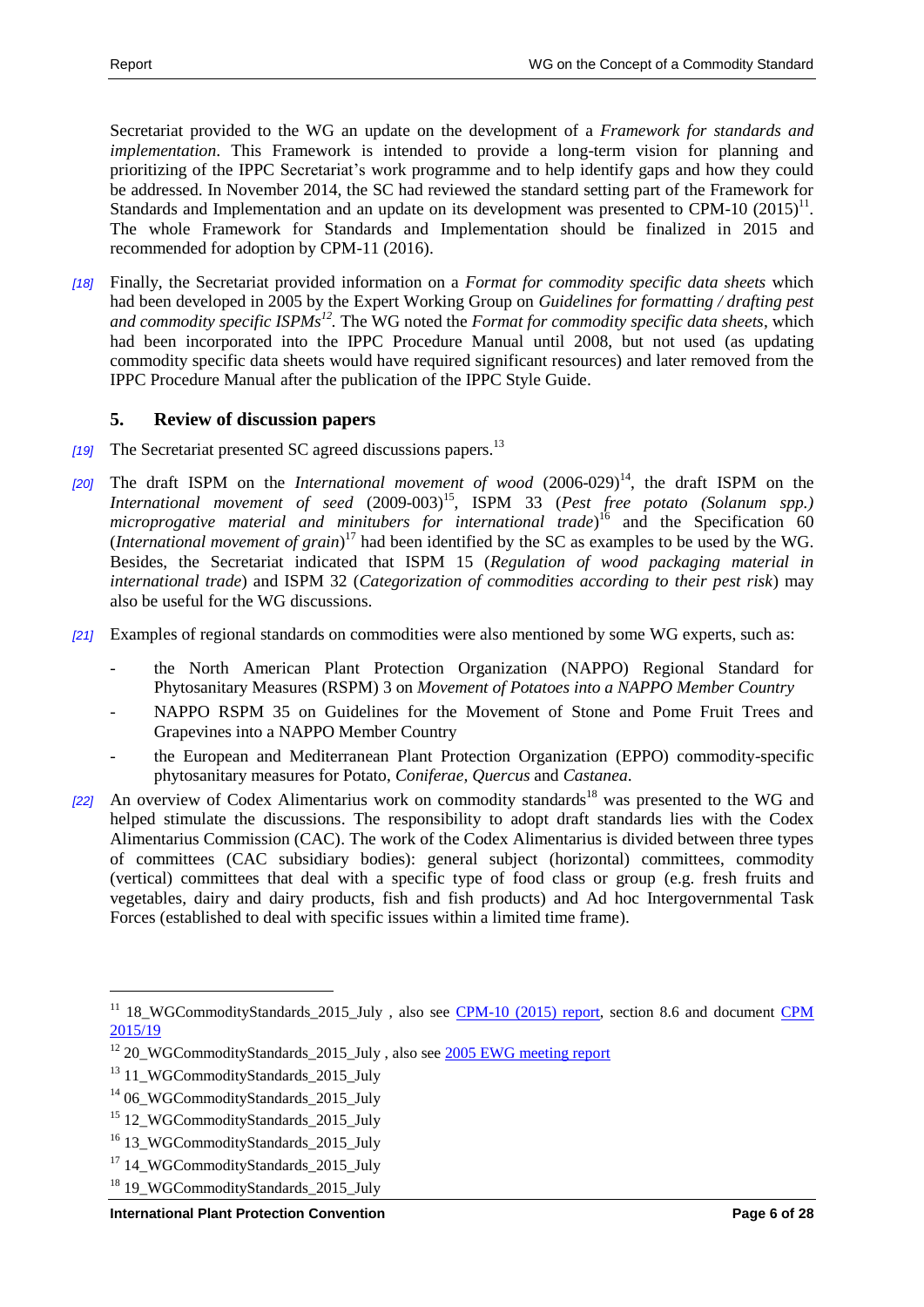- *[23]* At the time of its establishment in the early '60s, Codex work was mainly focused on commodity standards, which were largely dealing with quality characteristics. The emphasis on commodity standards started to decrease in the 1990s following the FAO/WHO Conference on "Food Standards, Chemicals in Food and Food Trade having Implications for the Codex Alimentarius Commission" (1991), which highlighted the need for a horizontal approach and to focus on the development of provisions related to the protection of consumers (i.e. health and safety) and facilitation of international trade. Another important shift in the work of Codex on commodity standards has been the development of more general/overarching standards, which focus on common characteristics of groups of commodities, rather than individual commodities and this shift led to the development of less prescriptive standards which address in particular those aspects related to product definition. Where there is a need to address specific requirements related to a particular commodity within a general standard (i.e. asparagus in the *Standard for Certain Canned Vegetables*), commodity-specific annexes, which do not repeat the common provisions in the general standard, are added.
- *[24]* Furthermore, it was highlighted that, according to the *Working Principles for Risk Analysis for Application in the Framework of the Codex Alimentarius*, the CAC and its subsidiary bodies are responsible for risk management. When developing standards, they rely on the independent scientific advice provided by expert bodies and consultations organized by FAO/WHO (responsible for risk assessment).
- $[25]$  The WG reviewed the remaining discussion papers<sup>19</sup> which collectively aimed at addressing the tasks laid out in the ToRs.
- *[26]* Based on discussions, the group identified and addressed the following general issues prior to addressing the specific tasks listed in the ToR:

### *[27] Commodity standards, commodity class standards and pathway standards*

- *[28]* Reference was made to ISPM 5 (*Glossary of phytosanitary terms*) definitions for the terms "commodity", "commodity class" and "pathway". The Secretariat highlighted that, taking into account these terms, the WG may need to clarify what should be considered a commodity standard, a commodity class standard or a pathway standard and whether such a classification was relevant. Except for ISPM 33 which would be an example of a commodity standard, the other examples identified by CPM and SC and listed above would be examples of topics for commodity classes (wood, grain and seeds). Besides, the draft standard on *International movement of used vehicles, machinery and equipment* (2006-004) which was mentioned in several discussion papers could be considered as an example of a pathway standard.
- *[29]* The WG acknowledged that, while its scope from the CPM agreed ToRs only referred to "commodity standards", the "commodity" topics on the *List of Topics for IPPC standards* for which draft ISPMs were currently being developed were actually topics for "commodity class" standards or "pathway" standards. The WG recognized that, if in their discussions they were to limit the understanding of "commodity standards" to the ISPM 5 definition, it may not help the CPM to address the issues regarding the development of all commodity related standards. Thus, they agreed that commodities with similar requirements could be grouped together in one standard and they felt that it would be clearer to refer to these commodities as a "group of commodities" (e.g. seeds of different species, grain of different species, wood of different species, cut flowers, wood handicrafts) rather than as "a commodity class". They agreed to consider broadly the concept of commodity standards (i.e. including standards for commodities and groups of commodities). The WG also suggested that the SC reconsider the terms "commodity", "commodity class" and "pathway" in this context.
- *[30]* They discussed whether a standard on a group of commodities would be needed before standards on specific commodities within that group could be developed, but did not feel this was necessary.

<sup>19</sup> 07, 08, 09, 10, 15,\_17, 21 & 22:WGCommodityStandards\_2015\_July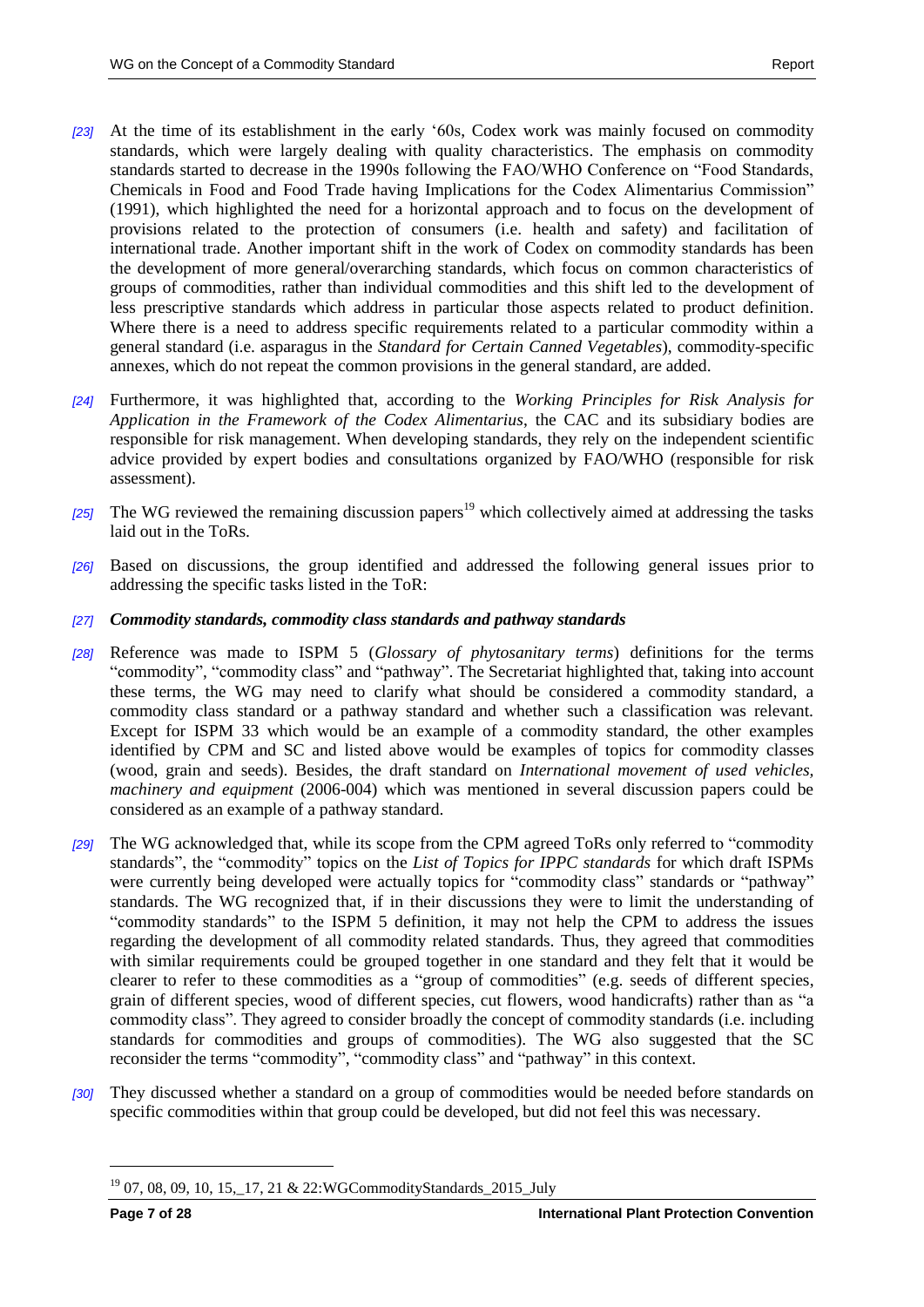*[31]* One of the discussion papers had proposed that an expert working group (EWG) should develop an overarching concept commodity standard that would provide the framework and criteria for commodity standards and to which specific annexes or appendices for different commodities would be appended. The WG found that it was one of their own tasks to agree on the common elements and content for commodity standards and it may not be necessary to develop such an overarching concept commodity standard.

#### *International standards, ISPMs and other tools*

- *[32]* In their December 2014 and June 2015 comments, the CDC had indicated that, within the framework of the IPPC, different types of international standards could be set (ISPMs could be one type of international standards) and other tools (such as CPM recommendations, manuals, brochures, etc…) could also be produced to implement the International Plant Protection Convention. The WG discussed further these comments in the context of commodity standards.
- *[33]* First of all, the WG used the ISPM 5 definition for the term "standards*"*. They noted that, although some adopted ISPMs (ISPM 1 *(Phytosanitary principles for the protection of plants and the application of phytosanitary measures in international trade)* and ISPM 5 for instance) do not contain phytosanitary measures, they are called ISPMs, as all other IPPC standards, and in some way they relate to phytosanitary measures. In this regard, ISPM is merely the title that was originally chosen to refer to the standards being developed within the IPPC framework. The WG agreed that the development of a commodity standard would be justified when there is a unique phytosanitary risk in relation to the commodity and that, regardless of the fact they contain phytosanitary measures or not, commodity standards should also be considered as any other ISPM.
- *[34]* They noted that, for commodity topics as for other topics, different types of documents may be needed for different purposes:
	- documents developed for harmonization purposes. These would be adopted by the CPM, for instance ISPMs and CPM recommendations (these types of documents are recognized by the Sanitary and Phytosanitary (SPS) Agreement of the World Trade Organization (WTO)).
	- documents developed to support the implementation of the Convention and the ISPMs. These would be documents that would not be adopted by the CPM, for instance the technical resources developed under the CDC direction (manuals, training kits, fact sheets, etc…).
- *[35]* The WG questioned the legal status of any material or document that was not adopted by the CPM but referenced in a document adopted by the CPM. It was pointed out that any material referenced in a standard, its annexes or appendices, might be considered as part of the standard in the event of a dispute. The WG requested the Secretariat to consult with FAO legal services to get clarification on this matter.

### <span id="page-7-0"></span>**6. Tasks from the Terms of reference for the working group**

### <span id="page-7-1"></span>**6.1 Concept of a commodity standard within the context of the suite of IPPC standards and the Framework for Standards and Implementation**

*[36]* As a principle, the WG agreed that commodity ISPMs as other ISPMs should contain requirements and should be used to achieve harmonization.

#### *Benefits of commodity standards versus difficulties related to their development*

- *[37]* Some of the WG participants and discussion papers suggested arguments to support the development of commodity standards within the IPPC framework:
	- Unnecessary impedance of international trade through various and complex commodity-based import requirements could be avoided by harmonization of such requirements through IPPC commodity standards.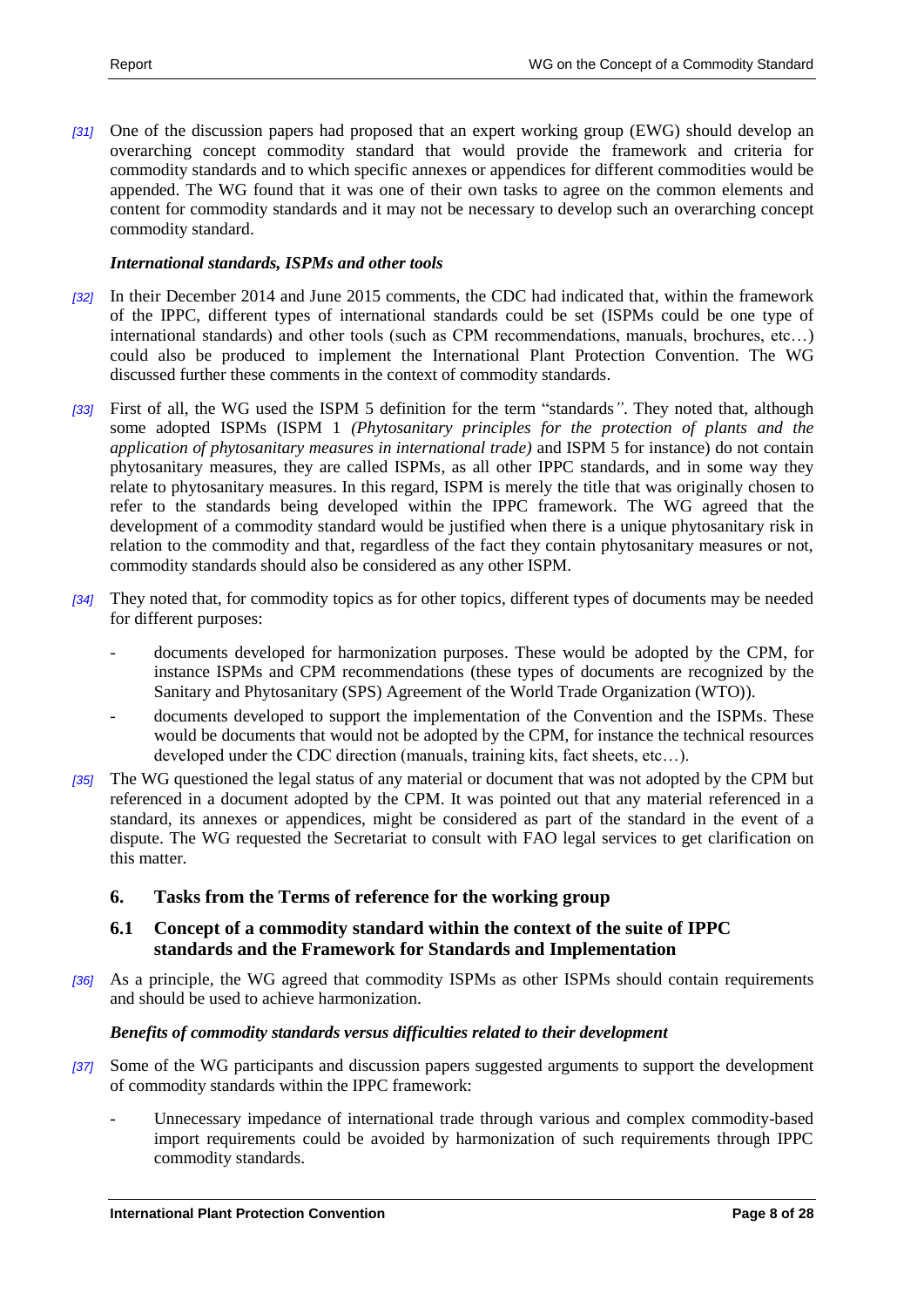- Additionally, with declining national resources to conduct pest risk analysis, import monitoring and inspection, or to implement costly eradication or management programs for newly introduced pests, there will be an increasing need to rely on international standards to help prevent the introduction and spread of pests.
- *[38]* However, other experts highlighted important challenges related to the development of commodity standards such as:
	- high volume and diversity of commodities and groups of commodities for which standards could be developed and the high costs associated with their development,
	- difficulty to prioritize commodities for which CPs have a common interest,
	- existing difficulties in getting technical data, in agreeing on list of pests, on phytosanitary measures applicable to commodities and on their efficacy,
	- limited number of CPM adopted phytosanitary treatments and difficulties in developing more phytosanitary treatments,
	- the creation of any new commodity standard could result in contracting parties imposing measures in the standard for commodities that were previously permitted unrestricted entry, regardless of risk.
- *[39]* Looking at the draft *Framework for standards and implementation*, the WG noted that, except ISPM 33 which fell under the "Pest management" area, all other topics for commodity standards were falling under the "Phytosanitary import & export regulatory systems" area.
- *[40]* The WG discussed further in which cases the development of commodity standards would be particularly beneficial. They agreed that commodity standards should have a defined scope and aim to resolve one or several problems. The problems to be addressed by the commodity standard should already be identified when the proposal for the new topic is made (as part of the core criteria to be addressed in the submission form for the topic). Particular examples where commodity standards would be beneficial could be situations where there is:
	- complexity
	- diversification of national regulations / legislations impeding trade
	- high volume / high value trade where harmonization is needed
	- need for harmonization of procedures
	- specific risk factors for pest risk analysis (PRA)
	- a wish to set globally agreed requirements, particularly where this will assist developing countries.
- *[41]* As the development of a large number of specific commodity standards containing detailed requirements would potentially require significant resources, the WG felt that a system for justifying and prioritizing the global need for such commodity standards should be put in place (see also section 6.3). Although commodity class and pathway topics are already on the *List of topics for IPPC standards*, the WG acknowledged that it was not clear if the development of specific commodity standards was considered as a priority by the CPM and if the CPM would be ready to agree on potential global requirements set in commodity standards. They felt that this point should be clarified and the WG recommended that CPM should discuss and decide whether the development of commodity standards is highly relevant, feasible and of priority for the CPM and if so the CPM should identify the resources to do this work.
- *[42]* Some experts suggested that a survey be conducted to help understand the views of CPs about the benefits and costs related to the development of commodity standards and whether or not it should be considered as a priority for the CPM. However, other experts considered it was too early to conduct such a survey and the WG did not agree on this proposal.

### *Setting global requirements for international trade in commodity standards*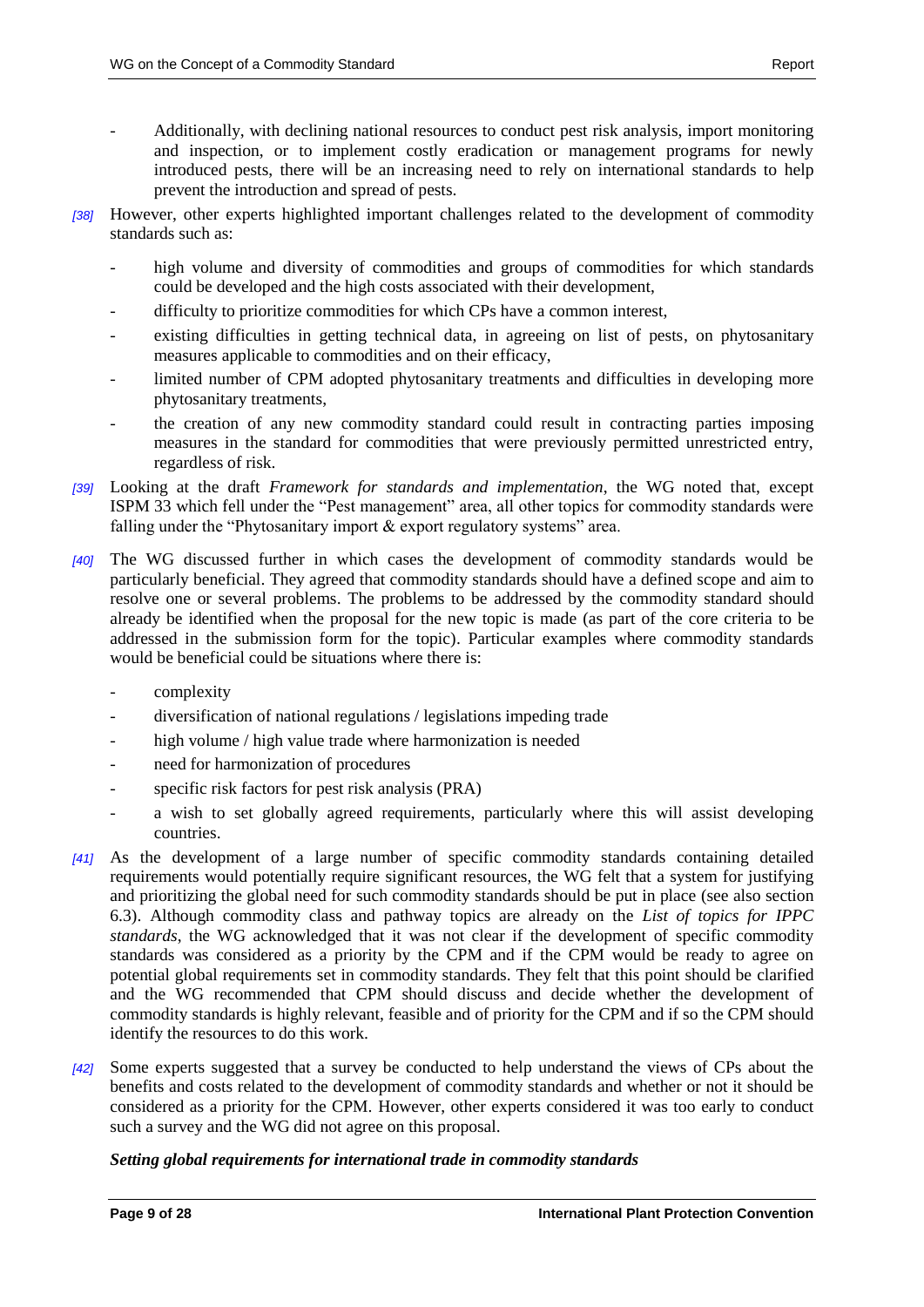*[43]* The WG discussed whether global requirements for international trade should be set in commodity standards (i.e. minimum requirements considered to be suitable for global use, as for instance in ISPM 15). They recognized that this was a critical point and that may not be possible to agree on this type of global requirements for international trade for all commodity standards because for some countries, the pest risk analysis (PRA) may not indicate a specific pest risk and therefore specific import requirements may not be necessary.

The WG recommended that CPM should discuss and decide whether standards for commodities, groups of commodities and pathways should contain such minimum requirements (i.e. like those agreed to in ISPM 15).

### *Development of standards for groups of commodities*

- *[44]* As indicated previously, the WG felt that commodities which would have similar requirements could be grouped together in one standard (with different possible levels of grouping), especially where specific or unique pest risks could be collectively addressed, taking into account production and industry practices. Such standards should be concise documents, referring to groups of pests transmitted by the pathway and to the generic phytosanitary measures that would apply to the group of commodities.
- *[45]* However, the WG recognized that, because of their broad coverage, it may be difficult to develop ISPMs for groups of commodities containing specific requirements and to get CPs agreement on the specific requirements. The WG considered that guidance to NPPOs on procedures and terminology that are used for the production and trade of groups of commodities was valuable and needed, and the WG noted that the development of manuals may be a more appropriate and quicker way to provide such guidance.

### *Other mechanisms to deal with issues that require global action*

*[46]* The WG noted that, for some issues which require global action (such as actions to combat the spread of emerging pests like citrus greening and Panama disease, tropical race 4), mechanisms other than ISPMs (e.g. CPM Recommendations) may be more appropriate to trigger action by CPs or raise global awareness. The WG suggested that such a proposal should be considered further by the CPM.

#### *Availability of material relevant to commodity standards in the phytosanitary resources page*

- *[47]* The WG considered that the phytosanitary resources page is a useful repository for information (e.g. protocols used by NPPOs, phytosanitary treatments approved by NPPOs) relevant to particular commodity standards. New information could be added continuously. The working group noted that such information is not adopted by the CPM.
- *[48]* If the CPM decides the development of commodity standards is of priority, the WG recommended the collection of resources relevant to commodity standards in the Phytosanitary resource page, and that a search function could retrieve all information related to each specific commodity.

### <span id="page-9-0"></span>**6.2 Purpose, content and format of commodity standards**

#### *Purpose of commodity standards*

- *[49]* The WG agreed that a commodity standard should only be developed if a specific problem related to trade of that commodity had been identified and it was felt that a commodity standard would address the issue.
- *[50]* The WG agreed that commodity standards or standards for a group of similar commodities would fulfil one or more of the following purposes:
	- preventing the introduction and spread of pests by: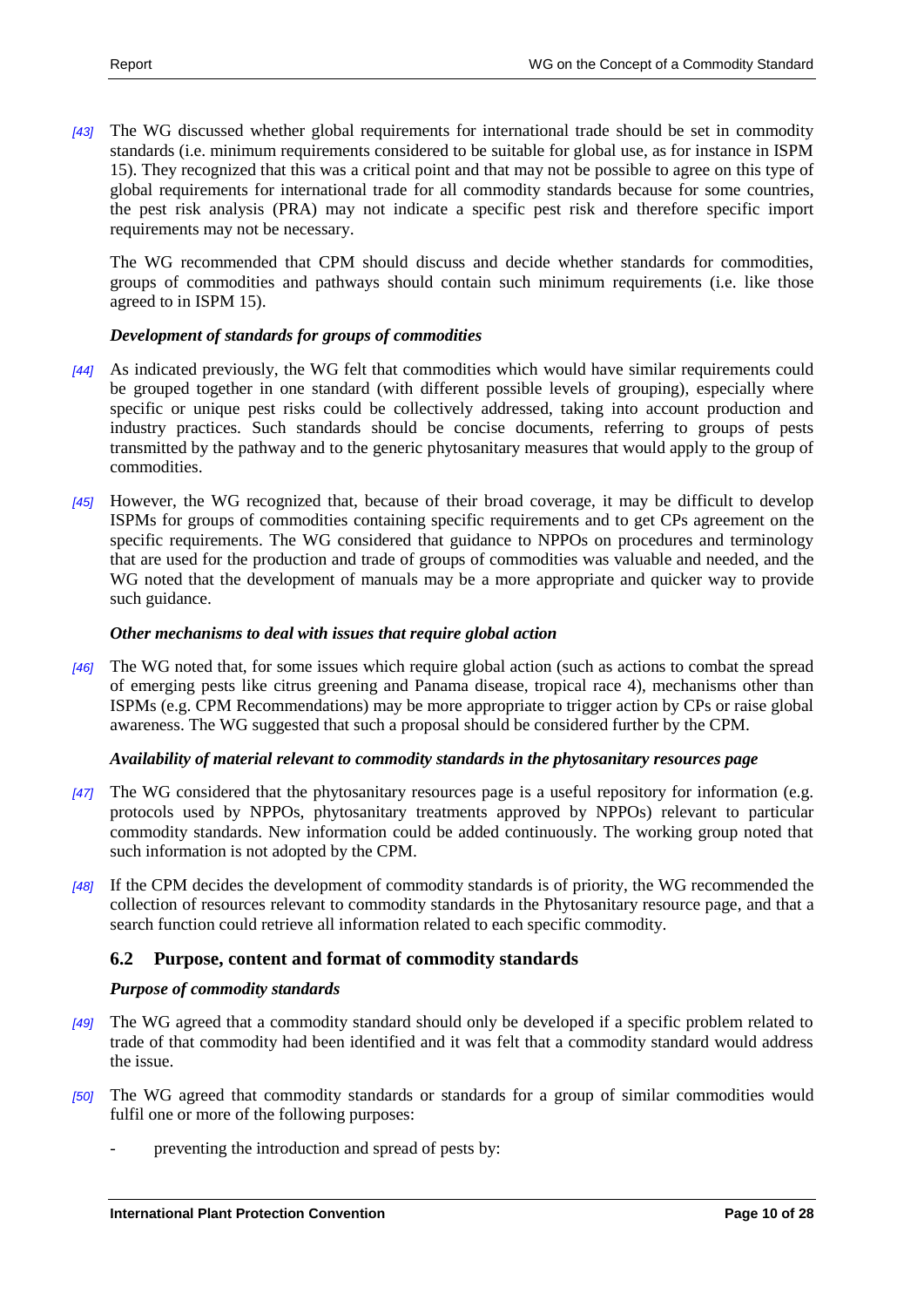- increasing compliance with phytosanitary import requirements (through greater industry engagement and eventually inclusion of phytosanitary measures in commercial contracts)
- helping NPPOs in establishing more appropriate requirements
- facilitating safe trade taking into account specific business practices
- addressing a phytosanitary problem identified for the commodity or group of commodities
- identifying unique characteristics of the commodity or group of commodities where harmonization would facilitate safe trade
- harmonizing requirements for international trade, and, where appropriate, to set global requirements for international trade (i.e. minimum requirements considered to be suitable for global use, as for instance in ISPM 15)
- identifying pest risk factors specific to the commodity or group of commodities that should be considered in the pest risk analysis
- helping the NPPOs focus on the necessary phytosanitary import requirements
- where appropriate, harmonizing systems, procedures or operations relating to a commodity or a group of commodities
- providing phytosanitary measures specific to the commodity or groups of commodities and associated pests
- where appropriate, identifying equivalent phytosanitary measures
- providing a level of consistency and predictability of phytosanitary measures and procedures
- reducing the dependence on bilateral agreements.

Phytosanitary measures listed in the standard could be used without any further justification. Other phytosanitary measures could be used as long as they are technically justified.

#### *Content of commodity standards*

- *[51]* The WG discussed the possible contents for commodity standards and standards on groups of commodities separately, but concluded that the outcome of their discussions could apply to both types of standards.
- *[52]* Regarding lists of pests, some experts highlighted that it would be difficult to agree on a list of quarantine pests for a commodity or group of commodities as different countries would have different quarantine pests. They indicated that it may be more relevant to list the pests or groups of pests that are associated with the pathway (irrespective of the pest status within different countries). The WG agreed with this proposal, recognizing that in some cases, only the most important pests may be listed in the standard.
- *[53]* The WG agreed to the following content for commodity and group of commodities standards, acknowledging that the content will vary depending on the problem(s) being addressed by the standards:
	- Global requirements for international trade (i.e. minimum requirements considered to be suitable for global use, as for instance in ISPM 15).
	- Unique characteristics of the commodity or group of commodities that would benefit from harmonized phytosanitary measures.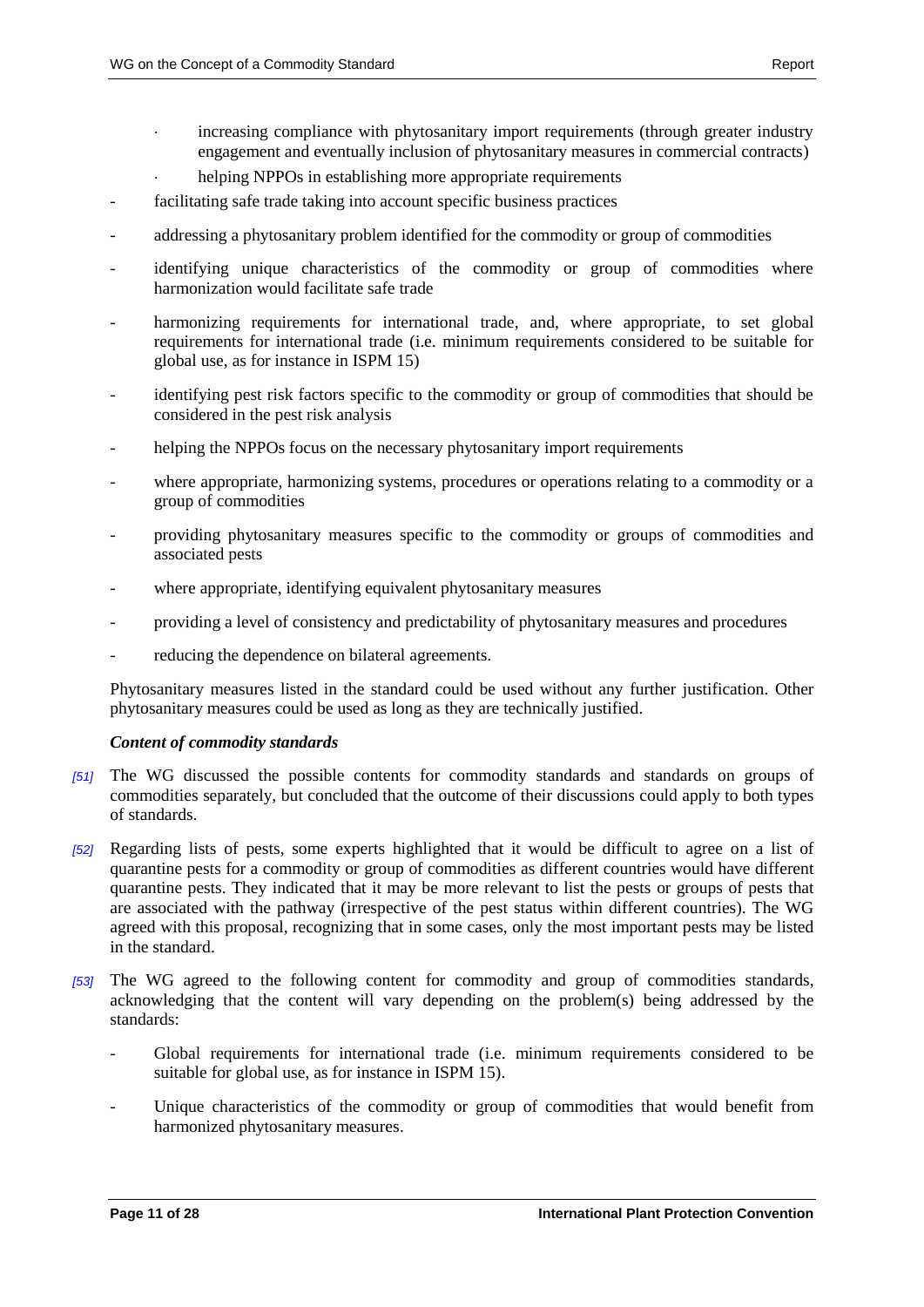- Elements specific to the production and trade of the commodity or group of commodities which may affect the pest risks and need to be taken into account by importing countries. These should include official procedures and industry processes or activities.
- Pest risk factors specific to the commodity or group of commodities.
- Globally agreed phytosanitary measures for the commodity or group of commodities.
- Identified requirements for the commodity or group of commodities presented in a way that can be easily referred to or used in phytosanitary import requirements.
- References to concepts in other ISPMs and specific requirements and phytosanitary measures relevant to the commodity or group of commodities, as appropriate. The standard should not replicate text from other ISPMs.
- List of pests or groups of pests associated with the pathway (the standard may have to focus on most important pests).
- Guidance on pest risks associated with different intended uses and on phytosanitary measures that are proportional to the pest risks associated with the intended uses.
- *[54]* As regards globally agreed phytosanitary measures for the commodity or group of commodities, the WG acknowledged that there was currently no mechanism for determining or evaluating effectiveness of phytosanitary measures other than phytosanitary treatments (PTs). More technical work on this aspect would be needed.

#### *Format of commodity standards*

- *[55]* The WG felt that "format" should be understood as "structure". Using proposals made in some discussion papers, the WG agreed in principle to the benefits of a template structure for commodity standards and proposed the structure shown in Appendix 5. The WG stressed that this template should be used for standards on specific commodities (e.g. mango, orange) and would not be applicable to standards on groups of commodities (e.g. seeds, wood, grain).
- *[56]* The proposed structure did not contain any "Outline of requirements" section because the WG considered commodity standards would simply focus on requirements directly related to that specific commodity.
- *[57]* The WG indicated that a commodity standard would be most useful if terminology that was common to the specific commodity was used.

### <span id="page-11-0"></span>**6.3 Process for the development of a commodity standard**

*[58]* The WG experts discussed whether a different standard setting procedure for the development of commodity standards was needed: some felt that the current standard setting procedure should be used whereas others preferred a more flexible and faster procedure. In the end, the WG agreed that the existing standard setting procedure should be used. They also proposed that the call for topics for IPPC standards should be broadened to include suggestions for other types of documents (such as manuals, recommendations etc.). They made some other suggestions to help facilitate the development of commodity standards in a faster and more flexible way.

### *Proposals made by the WG in regards to calling for topics related to commodities and adding them to the work programme*

Following on discussions under section 5 (*International standards, ISPMs and other tools*), the WG suggested that one combined call for topics be launched for the development of ISPMs, recommendations and phytosanitary resources related to commodities or groups of commodities taking into account the *Framework for standards and implementation* (once adopted).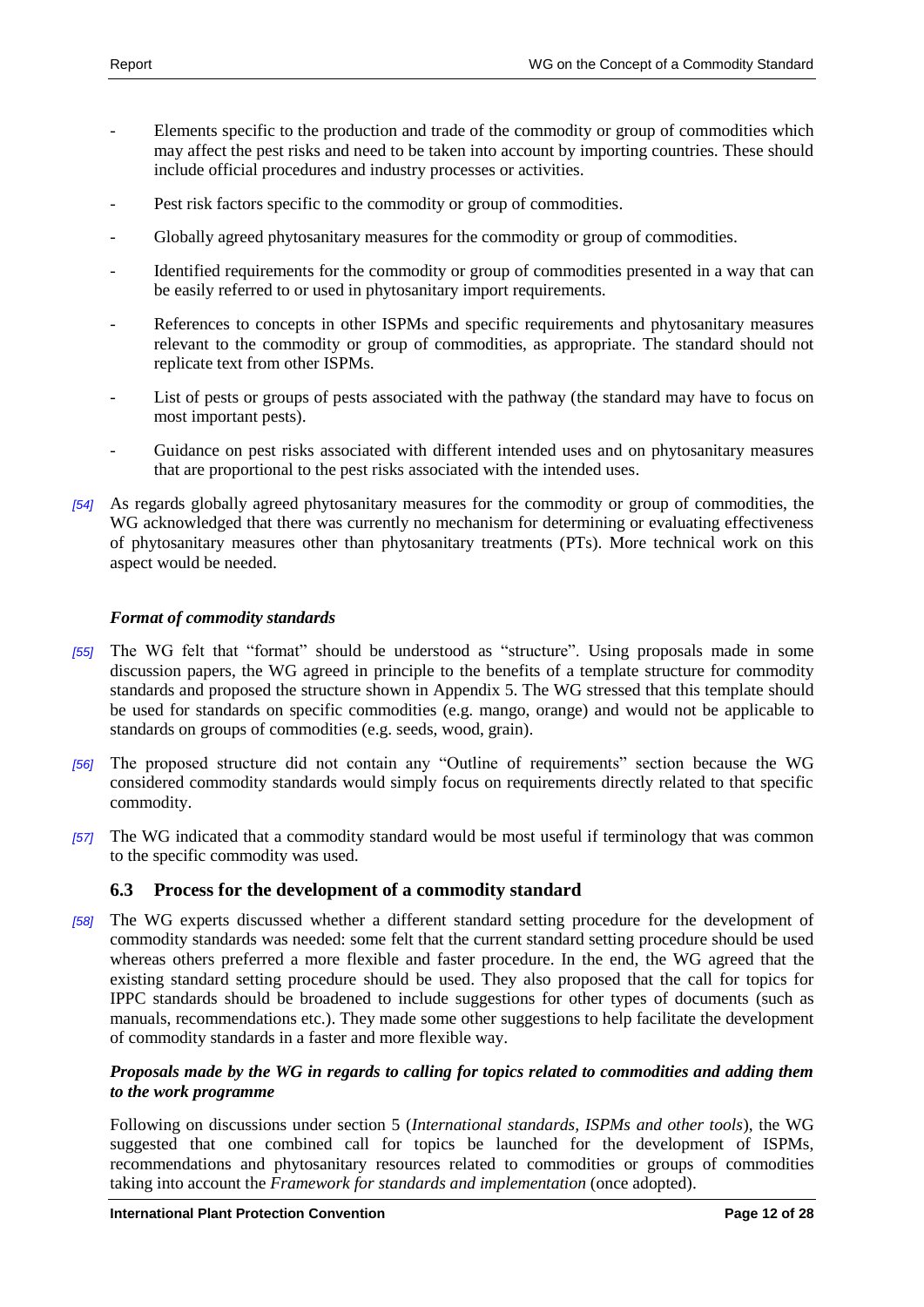- *[59]* The WG agreed that CPs would need guidance on the type of document that should be developed as a result of their proposal (ISPM, CPM Recommendation or manual). The WG noted that *Criteria for justification and prioritization of proposed topics for ISPMs* already exist<sup>20</sup> but additional guidance on criteria to determine if a CPM recommendation<sup>21</sup> or a manual would be the more appropriate tool is needed. The proposals would be evaluated by the SC against the criteria for ISPMs and the CDC or other relevant IPPC bodies should evaluate them to determine whether a different type of tool should be added to the work programme (eg. an issue that was proposed to be addressed by a standard, after evaluation, might be better addressed by a manual).
- *[60]* The WG discussed whether there was a need for additional criteria for justification and prioritization of proposed topics for commodity ISPMs. They agreed that the existing criteria are sufficient but that core criterion 4 (Clear identification of the problems that need to be resolved through the development of the standard) should be given a higher weighting for commodity standards (e.g. the need for harmonization where there is diverse national legislation). Given that commodity standards are particularly trade related, the economic supporting criterion was also found to be highly relevant. Lastly, it was noted that the strategic supporting criterion 15 (Complements other standards (e.g. potential for the standard to be used as part of a systems approach for one pest, complement treatments for other pests)) was also particularly relevant for commodity standards.
- *[61]* The WG suggested that the CPM Chair could discuss with the SC and CDC Chairs and the Secretariat whether to expand the call for topics to other documents than just ISPMs and how such a call could be coordinated.
- *[62]* In this connection, the WG stressed that work should not be duplicated and it was not proposing a new decision-making body be set up. However, the group did advocate for better coordination between existing bodies to ensure consistent decision-making, avoid duplication and make sure that proposals for new or revised standards, CPM recommendations and manuals etc. made by CPs are considered by the appropriate body(ies) and the CPM and be presented in a transparent manner.
- *[63]* The WG noted that there is currently no overall prioritization process for the development of the IPPC work programme and that this lack would need to be addressed if there is to be a broader call for topics related to commodities or groups of commodities.
- *[64]* Additionally, to allow for some flexibility and to help facilitate the faster development of the commodity standards, the WG proposed the following options:
	- having an open call for topics for commodity standards (i.e. in addition to the biennial call, CPs could submit a topic at any time)
	- requesting the submission of a draft standard in addition to the normally requested information in response to the call for topics
	- delegating authority to the SC to add proposals for commodity standards as subjects in the *List of topics for IPPC standards* (as is currently done for diagnostic protocols, phytosanitary treatments and Glossary terms)
	- allowing CP(s) to volunteer to prepare or revise a draft commodity standard for submission to the SC.

### *Need for Technical Panel(s) on commodities*

l

 $20$  Adopted by CPM-8 (2008) and revised by CPM-10 (2015), posted on the IPP: https://www.ippc.int/en/publications/81156/

<sup>&</sup>lt;sup>21</sup> Criteria for CPM Recommendations were proposed for adoption by CPM-10 (2015). However, CPs felt more time was required to reflect on the need for and content of possible criteria and CPM-10 (2015) agreed to delay adopting criteria for CPM recommendations until CPM-11 (2016).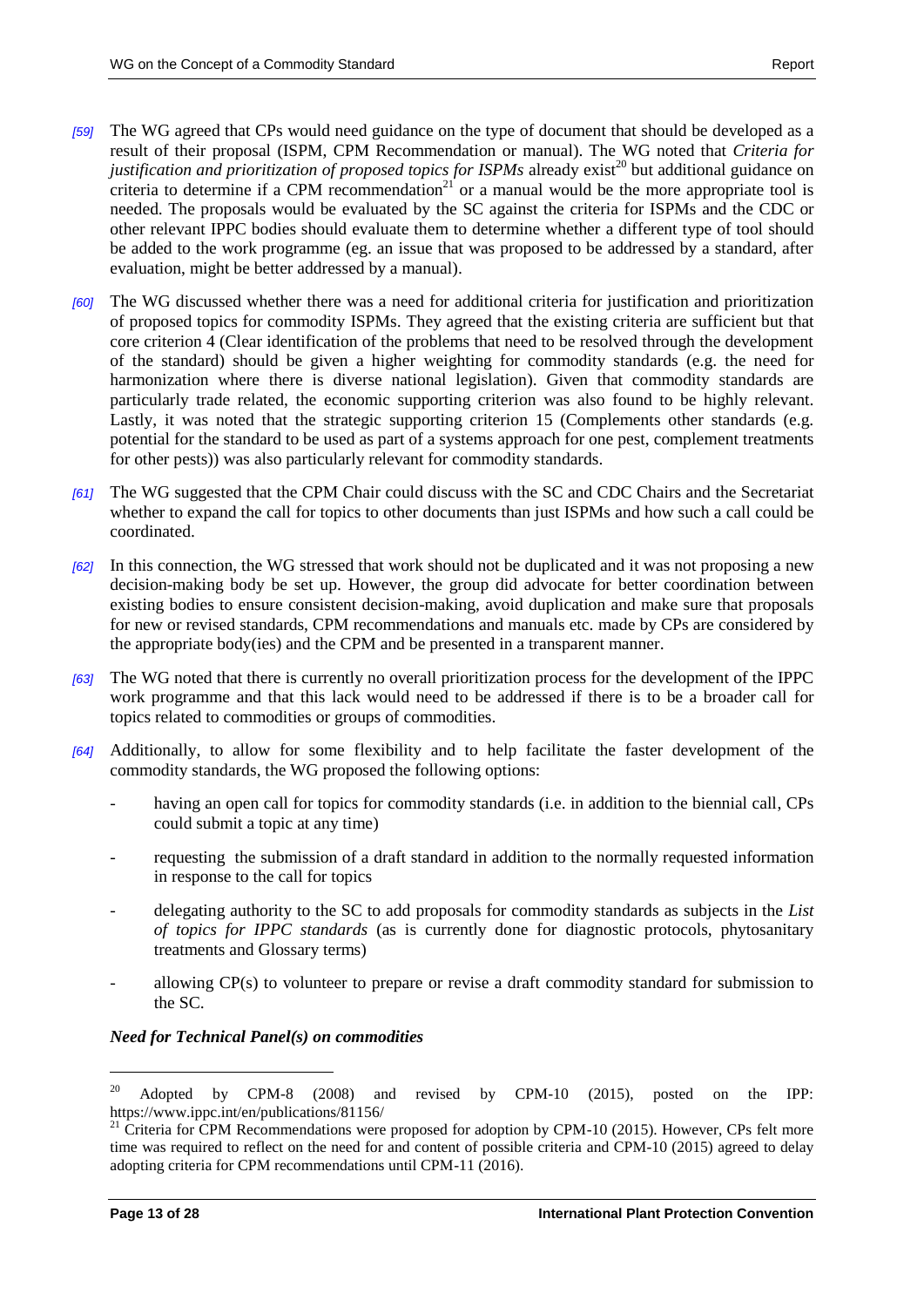- *[65]* The WG discussed the need for technical panels for different commodity groups but it was felt this was premature and depended on if the CPM decides that the development of commodity standards is of priority. It will also depend on allocation of appropriate resources for their development. The WG provided advice on different possible options:
	- If the CPM decided that the development of commodity standards was a high priority, some WG participants felt it might be more efficient to set up one or some TP(s) on commodities than to have numerous EWGs. Such an "oversight" TP could act in similar way as the Technical Panel for Diagnostic Protocols (TPDP), which works with numerous virtual drafting groups. The TP would then ensure consistency between drafts and oversee the production of drafts by experts nominated by NPPOs or RPPOs and selected by the SC or the TP.
	- However, the WG recognized that, in some cases, where specific expertise relevant to a particular commodity would be needed, it may be necessary to have a EWG meeting to draft the standard to ensure the adequate expertise is mobilized and ensure the diverse geographical views were represented.
- *[66]* The WG felt it was too early to make a decision on this issue and that all related decisions should be to be taken after CPM has decided on the priority for the development of commodity standards.

### *Industry involvement in the process of developing commodity standards*

- *[67]* The EWG discussed whether international industry associations should be allowed to propose topics for standards for a commodity or a group of commodities. But they did not reach agreement on this aspect, as some experts felt that topics should be proposed only through CPs.
- *[68]* However, they agreed that international industry associations' involvement from an early stage was particularly important for commodity standards: for instance, having invited experts from industry participating in the drafting of the standard, allowing international industry associations to comment on draft specifications and draft standards, helping with advocacy and implementation of the standards.

### <span id="page-13-0"></span>**6.4. System to maintain and update commodity standards**

- *[69]* Some EWG participants highlighted that commodity standards would need frequent updating as, for example, lists of pests and the applicable phytosanitary measures would have to be kept up to date.
- *[70]* The WG agreed that flexibility was needed in regards to a system to maintain and update commodity standards or standards on groups of commodities and they agreed to the following:
	- Proposals for revisions and updating of adopted standards could be submitted as needed (i.e. through an open call (request submitted at any time), not only during the biennial call for topics).
	- For an update of a standard, a full specification would not be needed and the sections on reason, purpose and scope would suffice.
	- Authority could be delegated to the SC for adopting a revision or an update to a commodity or group of commodities standard.
- *[71]* The WG acknowledged that first versions of commodity or group of commodities standards may not address all risks and procedures related to a commodity or group of commodities and that further elements may be added afterwards as needed.

#### *Resources and funding issues*

*[72]* The WG felt that the CPM and CPM Bureau should consider resource implications in relation to the development and maintenance of commodity standards or standards for group of commodities as well as to building capacity for their implementation.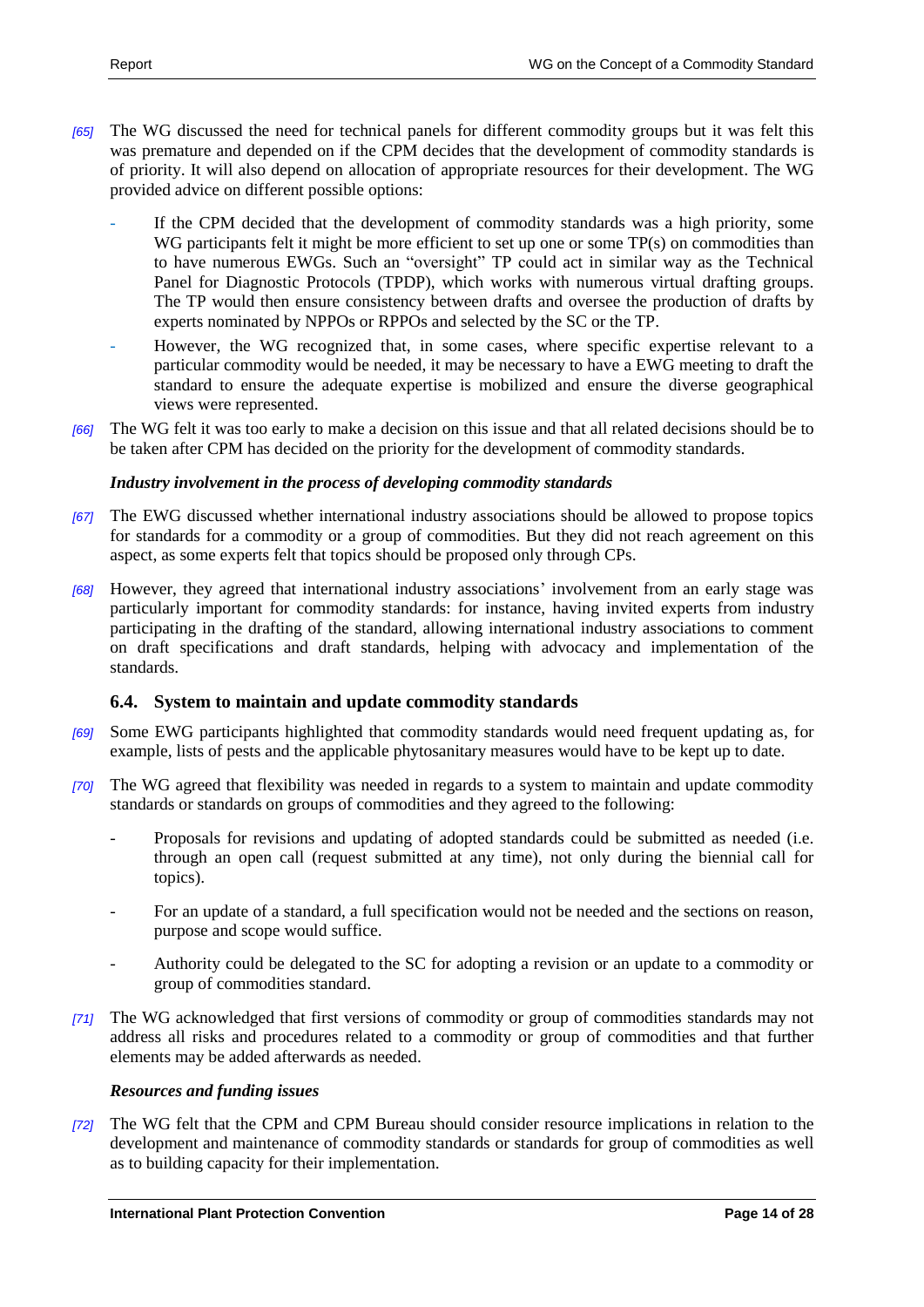- *[73]* The WG discussed possible sponsorship for commodity standards. It was highlighted that direct sponsorship by industry (i.e. for a specific standard) would raise issues of possible conflicts of interest and undue influence. Broader sponsorship for all activities related to commodity topics and not targeting a specific standard may be more appropriate. The Secretariat recalled that the CPM decides on the topics to be added to the *List of topics for IPPC standards* and on their priority, and that sponsorships would not necessarily impact which standards would be developed; this would be dependent on the priority assigned by the CPM.
- *[74]* The WG suggested that possible mechanisms for funding by international industry associations and other possible donors should be considered further.

### <span id="page-14-0"></span>**7. Conclusions and recommendations**

- *[75]* The WG invited the SPG and the SC to:
	- (1) Note and discuss further the benefits and difficulties associated with the development of commodity standards.
	- (2) Consider inviting the CPM to discuss and decide whether the development of commodity standards is highly relevant, feasible and of priority for the IPPC work programme.
	- (3) Consider requesting the CPM to consider and develop a mechanism to deal with urgent issues that require global action.
	- (4) Request the Secretariat to consult with FAO legal services to get clarification on the legal status of any material or document that was not adopted by the CPM but referenced in a document adopted by the CPM and if this referenced material would have any status in relation to the WTO-SPS agreement.
	- (5) Consider further the issues discussed by the WG and reflected in this report.

#### *As regards to the concept of a commodity standard (section 6.1):*

- *[76]* The WG invited the SPG and the SC to:
	- (6) agree that commodity ISPMs, as other ISPMs, should contain requirements and should be used to achieve harmonization.
	- (7) agree that commodity ISPMs should have a defined scope and aim to resolve one or several problems
	- (8) agree that commodities which would have similar requirements could be grouped together in one standard (with different possible levels of grouping), referred to as a "group of commodities", and that standards for groups of commodities may be produced, especially where there are specific/unique pest risks to address, taking into account production and industry practices.
	- (9) consider inviting the CPM to discuss and decide whether standards for further commodities, groups of commodities and pathways should contain specific requirements for specific circumstances (e.g. for a pest free area) and where appropriate, set global requirements (i.e. minimum requirements considered to be suitable for global use, as for instance in ISPM 15).
- *[77]* The WG invited the SC to:
	- (10) reconsider the terms "commodity", "commodity class" and "pathway" in this context.
- *[78]* The WG invited the SPG to:
	- (11) If the CPM decides the development of commodity standards is of priority, consider inviting the CDC to collect phytosanitary resources relevant to the commodity standards under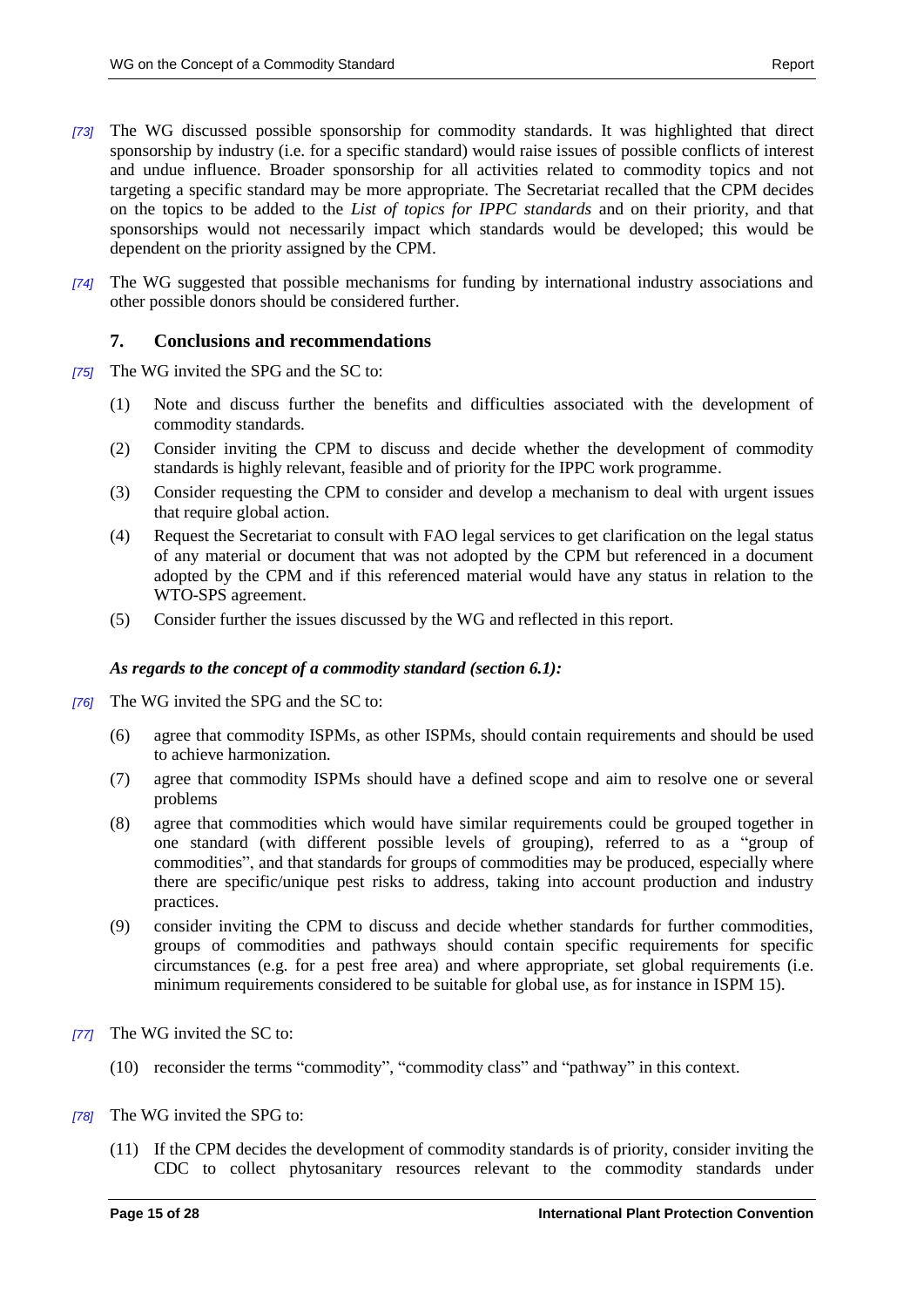consideration in the Phytosanitary resource page, and ensure a search function could retrieve all information related to each specific commodity.

### *As regards to the purpose, content and format of commodity standards (section 6.2):*

- *[79]* The WG invited the SPG and the SC to:
	- (12) consider and agree that commodity standards or standards for a group of commodities may be developed to fulfil one or more of the purposes proposed by the WG (as listed in [50]).
	- (13) consider and agree to the content for commodity or group of commodities standards proposed by the WG, acknowledging that the content will vary depending on the problem(s) being addressed by the standards (as shown in [53]).
	- (14) consider and agree to the template structure (as shown in Appendix 5).

#### *As regards to the process for the development of a commodity standard (section 6.3) and the system to maintain and update commodity standards (section 6.4) :*

- *[80]* The WG invited the SPG and the SC to:
	- (15) consider the WG discussions and agree that the current standard setting procedure should be generally followed for commodity standards.
	- (16) If the CPM decides that high priority should be given to the development of commodity standards, take into account the WG proposals made in section 6.3 to make their development faster and more flexible.
	- (17) consider the proposal for a system to maintain and update commodity or group of commodities standards in a flexible manner as suggested in section 6.4
- *[81]* The WG invited the SPG to:
	- (18) Consider recommending to CPM that a combined call for topics for the development of ISPMs, CPM Recommendations or manuals related to commodities or groups of commodities be launched, taking into account the *Framework for standards and implementation* (once adopted).
	- (19) Consider the need for additional guidance on criteria to determine if a CPM recommendation<sup>22</sup> or a manual is needed.

#### *As regards resources and funding issues*

- *[82]* The WG invited the SPG to:
	- (20) Consider inviting the CPM Bureau to:
	- Consider resource implications in relation to the development and maintenance of commodity or group of commodities standards as well as to building capacity for their implementation.
	- Consider possible mechanisms for funding by international industry associations and other possible donors.

### <span id="page-15-0"></span>**8. Other business**

*[83]* None.

 $^{22}$  Criteria for CPM Recommendations were proposed for adoption by CPM-10 (2015). However, CPs felt more time was required to reflect on the need for and content of possible criteria and CPM-10 (2015) agreed to delay adopting criteria for CPM recommendations until CPM-11 (2016).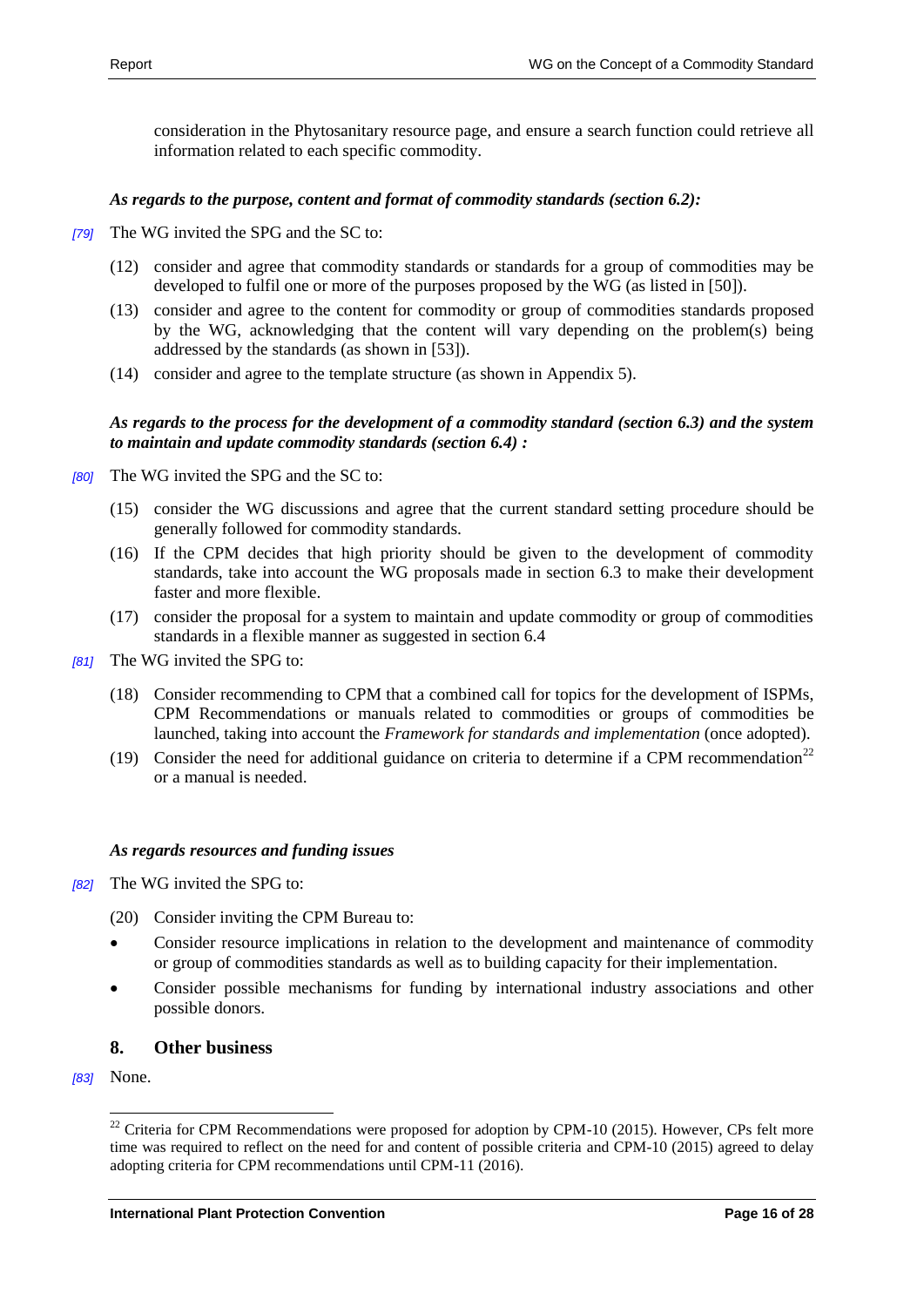## <span id="page-16-0"></span>**9. Close**

- *[84]* The group thanked the United Kingdom, Scottish Government, SASA, for hosting and organizing the meeting, and the representative of the host country for her help during the meeting. They also thanked the Chairperson and the Rapporteur.
- *[85]* The Secretariat thanked all those who helped to make logistical arrangements for the meeting and all the experts for their participation. The Secretariat informed that an electronic evaluation form had been created and invited all WG participants to submit their evaluation for future improvement of IPPC Secretariat meetings.
- *[86]* The Chairperson thanked all the participants for all their good and hard work and closed the meeting.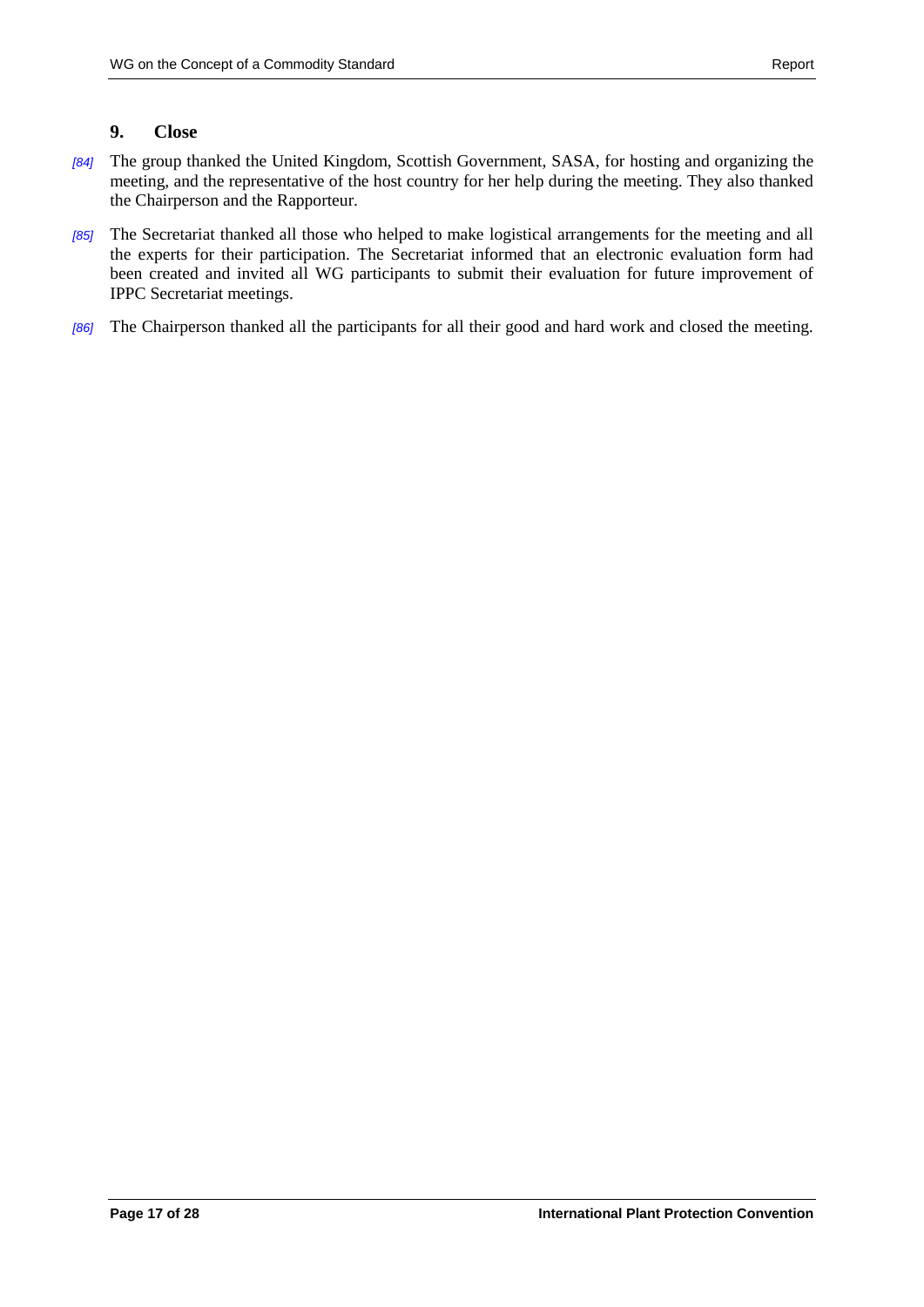# **APPENDIX 1 - Agenda**

| <b>AGENDA ITEM</b>                                                                                                                    | <b>DOCUMENT NO.</b>                                                                                         | <b>PRESENTER</b>   |
|---------------------------------------------------------------------------------------------------------------------------------------|-------------------------------------------------------------------------------------------------------------|--------------------|
| 1. Opening of the meeting                                                                                                             |                                                                                                             |                    |
| 1.1 Welcome                                                                                                                           |                                                                                                             | LARSON             |
| Welcome by the IPPC Secretariat<br>Welcome by the meeting host                                                                        |                                                                                                             |                    |
| 1.2 Selection of the Chairperson                                                                                                      |                                                                                                             | <b>GERMAIN</b>     |
| 1.3 Selection of the Rapporteur                                                                                                       |                                                                                                             | <b>CHAIRPERSON</b> |
| 1.4 Adoption of the Agenda                                                                                                            | 01_WGCommodityStandards_2015_July                                                                           | <b>CHAIRPERSON</b> |
| 2. Administrative Matters                                                                                                             |                                                                                                             | <b>CHAIRPERSON</b> |
| Documents List<br>$\bullet$<br>Participants List<br>Local Information                                                                 | 02_WGCommodityStandards_2015_July<br>03_WGCommodityStandards_2015_July<br>04_WGCommodityStandards_2015_July | <b>GERMAIN</b>     |
| 3. Terms of reference                                                                                                                 | 05_WGCommodityStandards_2015_July                                                                           | <b>GERMAIN</b>     |
| 4. Background                                                                                                                         |                                                                                                             |                    |
| 4.1. Background information from CPM, SPG, SC<br>and CDC discussions                                                                  | 11_WGCommodityStandards_2015_July                                                                           |                    |
| o June 2015 CDC comments on the concept<br>of commodity standards                                                                     | 16_WGCommodityStandards_2015_July                                                                           | <b>GERMAIN</b>     |
| 4.2. List of adopted ISPMs (May 2015)                                                                                                 | Link to the List of Adopted ISPMs                                                                           | <b>GERMAIN</b>     |
| ISPM 5 (Glossary of phytosanitary terms)<br>$\circ$                                                                                   | Link to ISPM 5                                                                                              |                    |
| 4.3. Examples of commodity adopted standard,<br>draft standard or specification:                                                      |                                                                                                             | <b>GERMAIN</b>     |
| ISPM 33 on Pest free potato (Solanum<br>$\circ$<br>micropropagative<br>material<br>spp.)<br>and<br>minitubers for international trade | 13_WGCommodityStandards_2015_July                                                                           |                    |
| Draft ISPM on the International movement<br>$\circ$<br>of wood (2006-029)                                                             | 06_WGCommodityStandards_2015_July                                                                           |                    |
| Draft ISPM on the International movement<br>$\circ$<br>of seeds (2009-003)                                                            | 12_WGCommodityStandards_2015_July                                                                           |                    |
| Specification 60 on the<br>International<br>$\circ$<br>movement of grain (2008-007)                                                   | 14_WGCommodityStandards_2015_July                                                                           |                    |
| 4.4. Update on the development of a Framework<br>for Standards and Implementation                                                     | 18_WGCommodityStandards_2015_July                                                                           | <b>GERMAIN</b>     |
| 4.5. Background<br>information:<br>Format<br>for<br>commodity specific data sheets                                                    | 20_WGCommodityStandards_2015_July                                                                           | <b>GERMAIN</b>     |
| 5. Review of other discussion papers                                                                                                  |                                                                                                             |                    |
| 5.1. Discussion paper from Australia                                                                                                  | 08_WGCommodityStandards_2015_July                                                                           | <b>MAGEE</b>       |
| 5.2. Discussion paper from Canada                                                                                                     | 07_WGCommodityStandards_2015_July                                                                           |                    |
| 5.3. Discussion paper from Codex alimentarius                                                                                         | 19_WGCommodityStandards_2015_July                                                                           | <b>BRUNO</b>       |
| 5.4. Discussion paper from Costa Rica                                                                                                 | 09_WGCommodityStandards_2015_July                                                                           | GONZÁLEZ A.        |
| 5.5. Discussion paper from New Zealand                                                                                                | 17_WGCommodityStandards_2015_July                                                                           | <b>HEDLEY</b>      |
| 5.6. Letter from ISF                                                                                                                  | 15_WGCommodityStandards_2015_July                                                                           | <b>MEIJERINK</b>   |
| 5.7. Discussion paper from USA                                                                                                        | 10_WGCommodityStandards_2015_July                                                                           | ZINK               |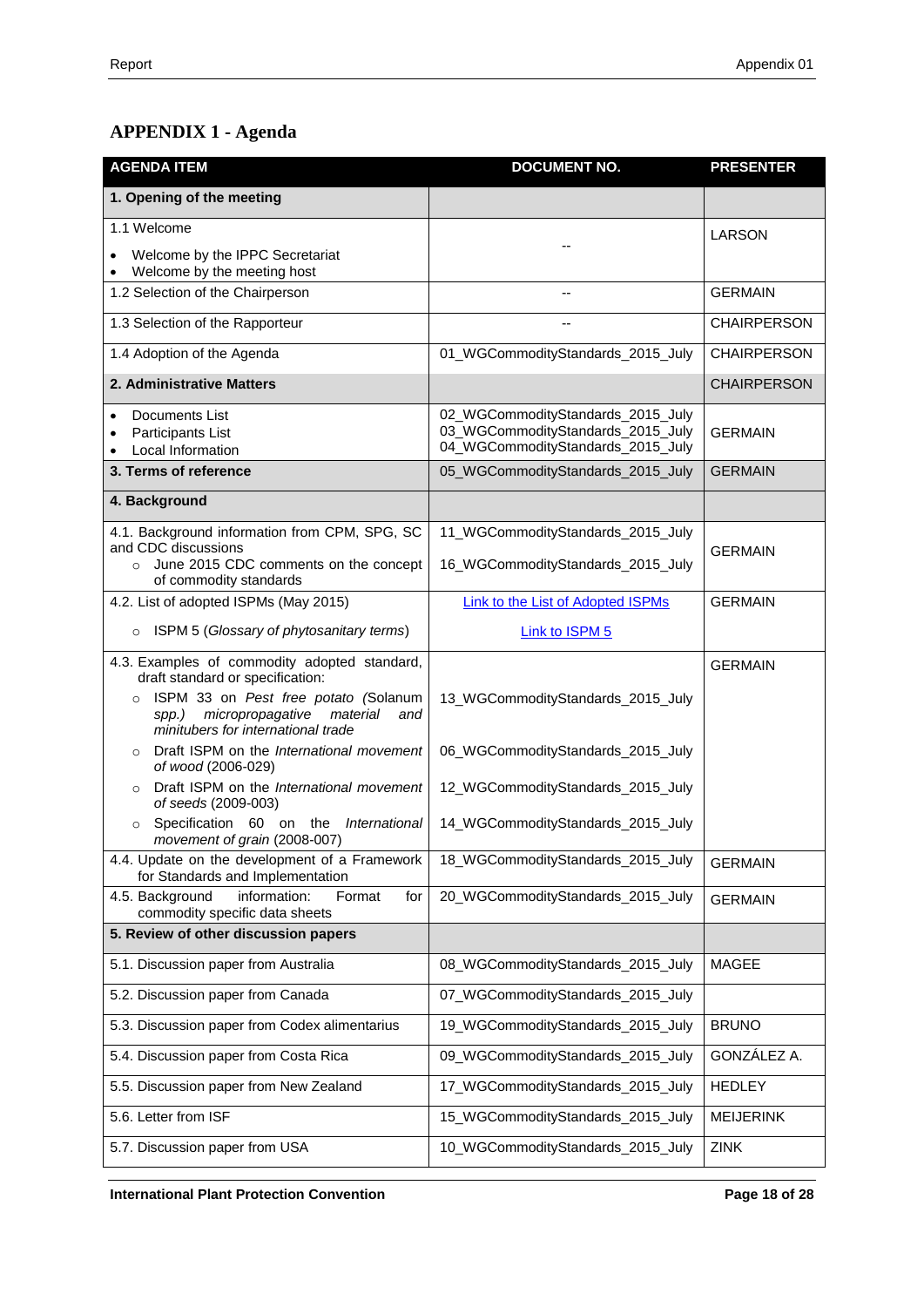| <b>AGENDA ITEM</b>                                                                                                                                                                                                             | <b>DOCUMENT NO.</b>               | <b>PRESENTER</b>                                   |
|--------------------------------------------------------------------------------------------------------------------------------------------------------------------------------------------------------------------------------|-----------------------------------|----------------------------------------------------|
| 5.8. Comments submitted by Argentina                                                                                                                                                                                           | 21_WGCommodityStandards_2015_July | <b>MELCHO</b>                                      |
| 5.9.<br>Discussion<br>commodity<br>document<br>on<br>standards - a European perspective                                                                                                                                        | 22_WGCommodityStandards_2015_July | <b>CHARD</b>                                       |
| 6. Tasks from the Terms of reference for the<br>working group                                                                                                                                                                  | 23 WGCommodityStandards 2015 July | <b>HEDLEY</b>                                      |
| 6.1. Discuss the concept of a commodity standard<br>within the context of the suite of IPPC standards<br>Framework for<br>Standards<br>the<br>and<br>and<br>Implementation                                                     |                                   | <b>CHAIRPERSON</b>                                 |
| 6.2. Discuss and propose the purpose, content<br>and format of commodity standards                                                                                                                                             |                                   | <b>CHAIRPERSON</b>                                 |
| 6.3. Consider and propose a process for the<br>development of a commodity standard, including,<br>if relevant, how to consult with stakeholders from<br>industry<br>and<br>other<br>relevant<br>international<br>organizations |                                   | <b>CHAIRPERSON</b>                                 |
| 6.4. Analyse and propose a system to maintain<br>and update commodity standards.                                                                                                                                               |                                   | <b>CHAIRPERSON</b>                                 |
| 7. Conclusions and recommendations                                                                                                                                                                                             |                                   | <b>CHAIRPERSON</b>                                 |
| 8. Other business                                                                                                                                                                                                              |                                   | <b>CHAIRPERSON</b>                                 |
| 9. Close of the meeting                                                                                                                                                                                                        |                                   | <b>IPPC</b><br>SECRETARIAT /<br><b>CHAIRPERSON</b> |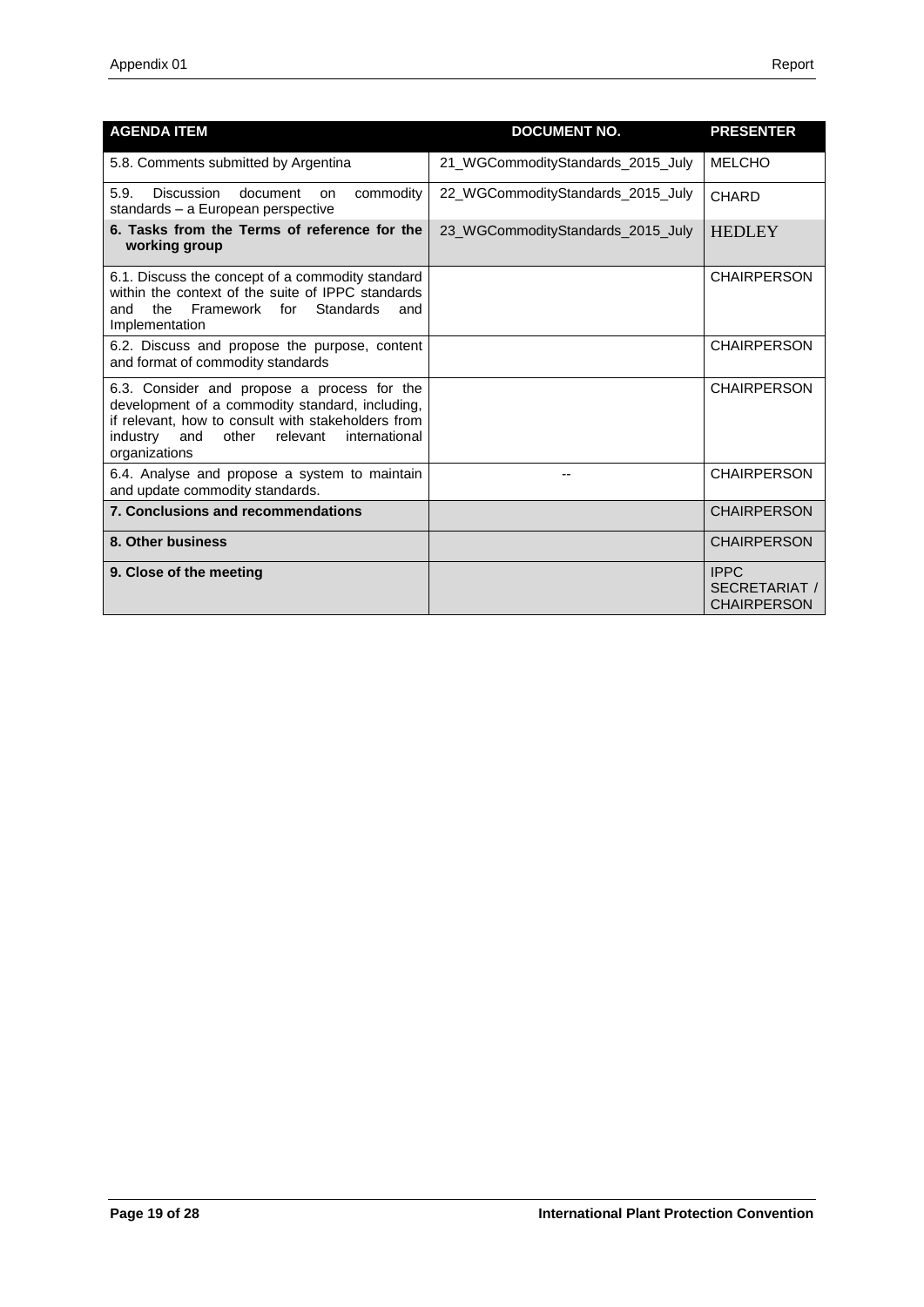# **APPENDIX 2 – Documents list**

| <b>DOCUMENT NO.</b>                        | <b>AGENDA</b><br><b>ITEM</b> | <b>DOCUMENT TITLE</b>                                                                                                  | <b>LEVEL OF</b><br><b>ACCESS</b> | <b>DATE POSTED</b><br>/ DISTRIBUTED |
|--------------------------------------------|------------------------------|------------------------------------------------------------------------------------------------------------------------|----------------------------------|-------------------------------------|
| 01_WGCommodityStandards_<br>2015_July      | 1.4                          | Draft agenda                                                                                                           | WG<br>members                    | 2015-07-03                          |
| 02_WGCommodityStandards_<br>2015_July      | $\overline{2}$               | Documents list                                                                                                         | WG<br>members                    | 2015-07-03                          |
| 03_WGCommodityStandards_<br>2015_July      | $\overline{2}$               | Participants list                                                                                                      | WG<br>members                    | 2015-07-01                          |
| 04_Rev1_WGCommodityStan<br>dards_2015_July | $\overline{2}$               | Local information                                                                                                      | WG<br>members                    | 2015-06-09                          |
| 05_WGCommodityStandards_<br>2015_July      | 3                            | TORs for a WG to discuss the<br>Concept of a Commodity<br>Standards                                                    | WG<br>members                    | 2015-06-24                          |
| 06_WGCommodityStandards_<br>2015_July      | 4.3                          | Example of a commodity draft<br>standard - International<br>movement of wood (2006-<br>029)                            | WG<br>members                    | 2015-06-24                          |
| 07_WGCommodityStandards_<br>2015_July      | 5.2                          | Discussion paper by Canada                                                                                             | WG<br>members                    | 2015-06-24                          |
| 08_WGCommodityStandards_<br>2015_July      | 5.1                          | Discussion paper by Australia                                                                                          | WG<br>members                    | 2015-06-24                          |
| 09_WGCommodityStandards_<br>2015_July      | 5.4                          | Discussion paper by Costa<br>Rica                                                                                      | WG<br>members                    | 2015-06-24                          |
| 10_WGCommodityStandards_<br>2015_July      | 5.7                          | Discussion paper by US                                                                                                 | WG<br>members                    | 2015-06-24                          |
| 11_WGCommodityStandards_<br>2015_July      | 4.1                          | Background infor from CPM,<br>SPG and CDC discussions                                                                  | WG<br>members                    | 2015-06-24                          |
| 12_WGCommodityStandards_<br>2015_July      | 4.3                          | Example of a commodity draft<br>standard - International<br>movement of seeds (2009-<br>003)                           | WG<br>members                    | 2015-06-24                          |
| 13_WGCommodityStandards_<br>2015_July      | 4.3                          | ISPM 33 - Pest free potato<br>(Solanum spp.)<br>micropropagative material and<br>minitubers for international<br>trade | WG<br>members                    | 2015-06-24                          |
| 14_WGCommodityStandards_<br>2015_July      | 4.3                          | Specification 60 - International<br>movement of grain                                                                  | WG<br>members                    | 2015-06-24                          |
| 15_WGCommodityStandards_<br>2015_July      | 5.6                          | Letter from ISF                                                                                                        | WG<br>members                    | 2015-06-24                          |
| 16_WGCommodityStandards_<br>2015_July      | 4.1                          | <b>Concept of Commodity</b><br>Standards - CDC comments                                                                | WG<br>members                    | 2015-06-24                          |
| 17_WGCommodityStandards_<br>2015_July      | 5.5                          | Notes on the ISPMs for the<br><b>Commodity Standards</b><br>meeting                                                    | WG<br>members                    | 2015-06-24                          |

**International Plant Protection Convention Page 20 of 28**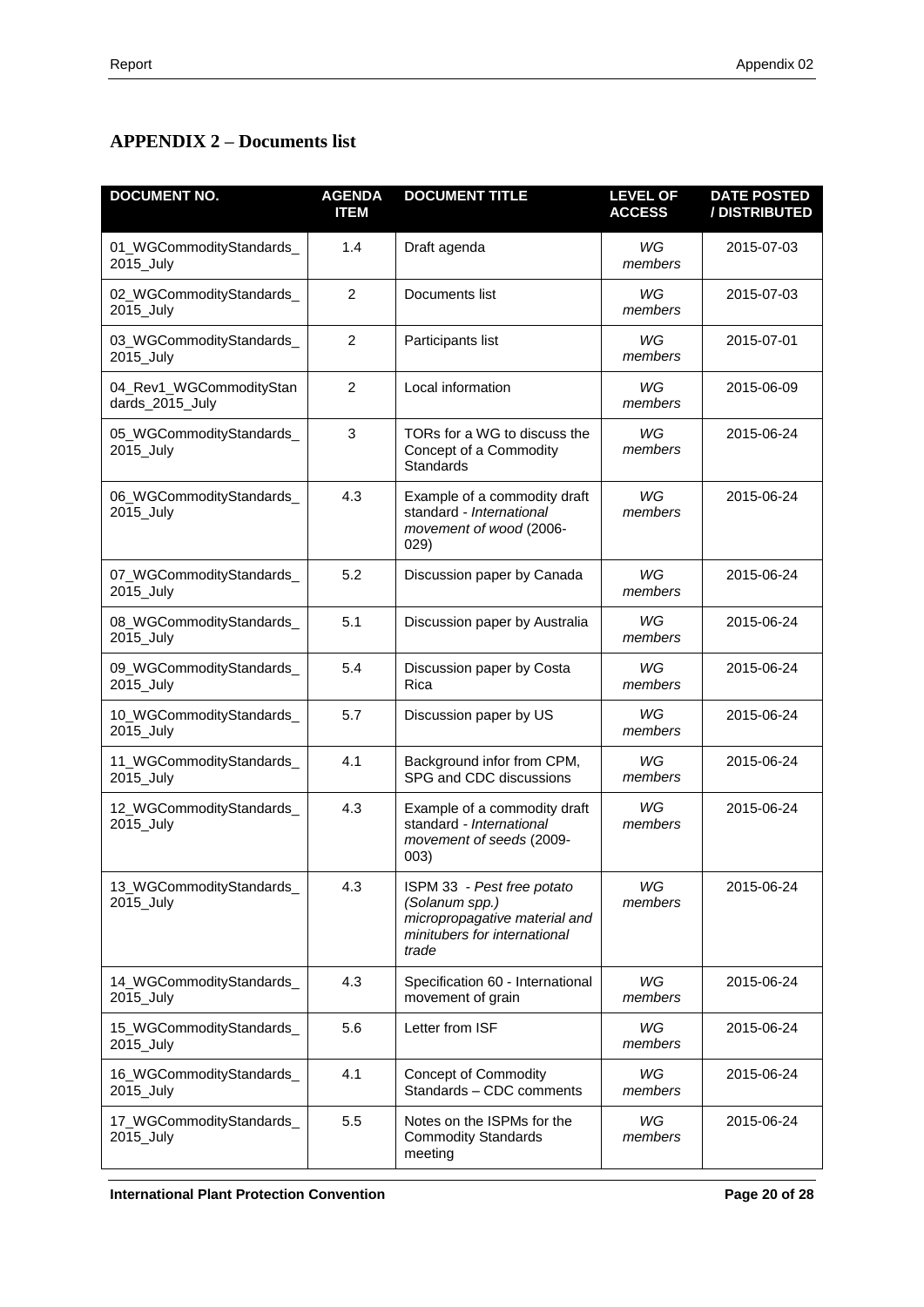| <b>DOCUMENT NO.</b>                   | <b>AGENDA</b><br><b>ITEM</b> | <b>DOCUMENT TITLE</b>                                                                                   | <b>LEVEL OF</b><br><b>ACCESS</b> | <b>DATE POSTED</b><br>/ DISTRIBUTED |
|---------------------------------------|------------------------------|---------------------------------------------------------------------------------------------------------|----------------------------------|-------------------------------------|
| 18_WGCommodityStandards_<br>2015_July | 4.4                          | Update on the development of<br>a Framework for standards<br>and implementation                         | WG<br>members                    | 2015-06-24                          |
| 19_WGCommodityStandards_<br>2015 July | 5.3                          | Codex work on Commodity<br><b>Standards</b>                                                             | WG<br>members                    | 2015-06-24                          |
| 20_WGCommodityStandards_<br>2015_July | 4.5                          | Background information:<br>format for commodity specific<br>data sheets                                 | WG<br>members                    | 2015-06-24                          |
| 21_WGCommodityStandards_<br>2015_July | 5.8                          | Comments on the purpose,<br>status and content of ISPMs<br>and on the concept of<br>commodity standards | WG<br>members                    | 2015-07-01                          |
| 22_WGCommodityStandards_<br>2015 July | 5.9                          | Discussion document on<br>commodity standards - a<br>European perspective                               | WG<br>members                    | 2015-07-01                          |
| 23_WGCommodityStandards_<br>2015_July | 6                            | Questions for the Working<br>Group on Concept of a<br><b>Commodity Standard</b>                         | WG<br>members                    | 2015-07-21                          |

| <b>IPP LINKS:</b>                 | Agenda item |  |
|-----------------------------------|-------------|--|
| Link to the List of Adopted ISPMs | 4.2         |  |
| Link to ISPM 5                    |             |  |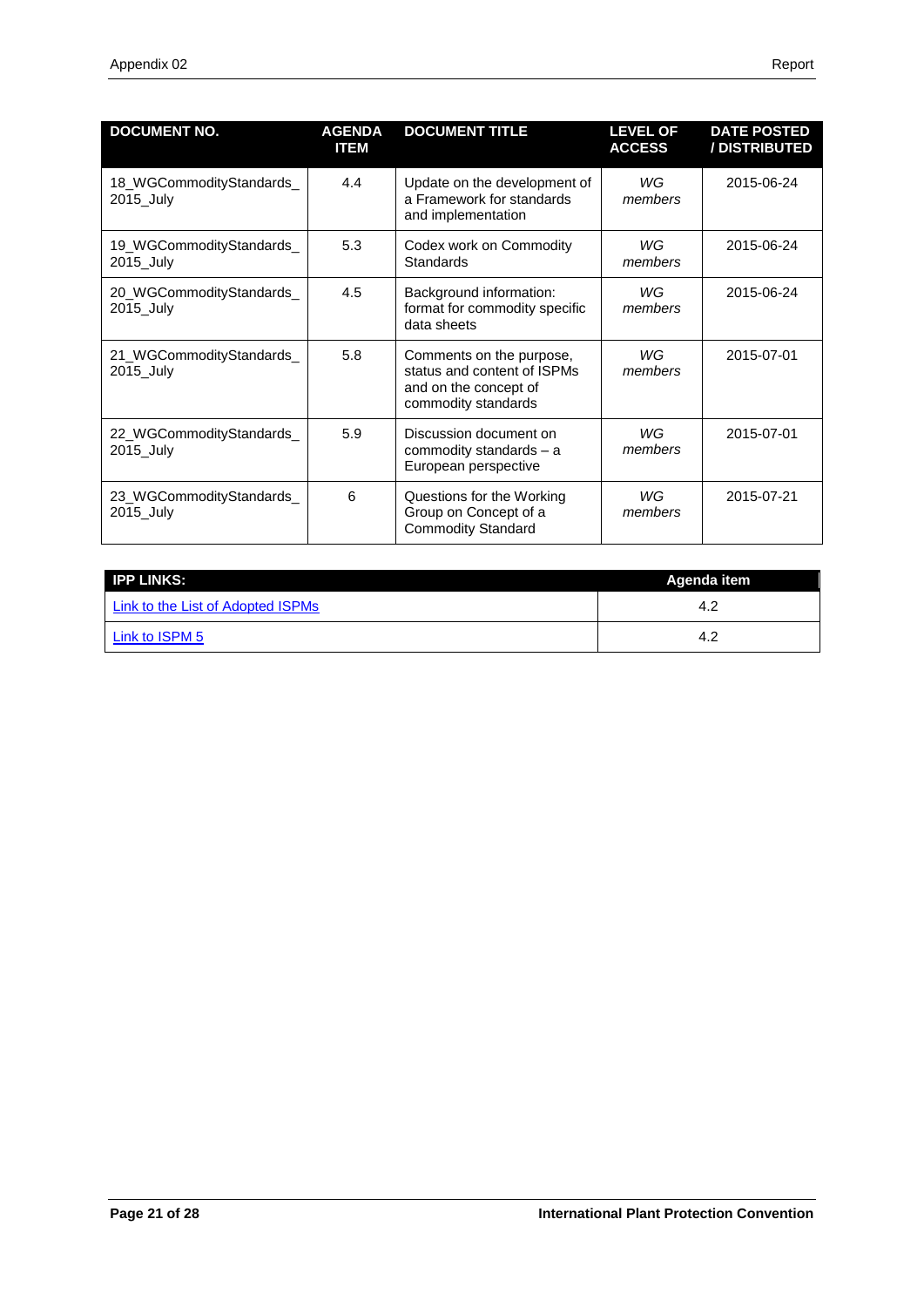# **APPENDIX 3 - Participants List**

|                          | <b>Participant</b><br>role /<br><b>Country</b>                                                                                                                                                                                                                                                                                                  | Name, mailing address, telephone                                                                                                                                                                                                                                       | <b>Email address</b>                                                                           |
|--------------------------|-------------------------------------------------------------------------------------------------------------------------------------------------------------------------------------------------------------------------------------------------------------------------------------------------------------------------------------------------|------------------------------------------------------------------------------------------------------------------------------------------------------------------------------------------------------------------------------------------------------------------------|------------------------------------------------------------------------------------------------|
|                          |                                                                                                                                                                                                                                                                                                                                                 | <b>Mr Jens-Georg UNGER</b>                                                                                                                                                                                                                                             |                                                                                                |
|                          | Member /<br>Germany                                                                                                                                                                                                                                                                                                                             | Julius Kühn-Institut<br>Institute for National and International Plant Health<br>Messeweg 11/12<br>D 38104 Braunschweig<br><b>GERMANY</b><br>Phone: (+49) 531 2993370                                                                                                  | Jens-Georg. Unger@jki.bund.de;                                                                 |
|                          |                                                                                                                                                                                                                                                                                                                                                 | Fax: (+49) 531 2993007                                                                                                                                                                                                                                                 |                                                                                                |
| ✓                        | Member / New<br>Zealand                                                                                                                                                                                                                                                                                                                         | Mr John HEDLEY<br><b>Principal Adviser</b><br>International Organizations<br>Policy Trade Branch<br>Ministry for Primary Industries<br>P.O. Box 2526<br>Wellington<br><b>NEW ZEALAND</b><br>Phone: (+64) 4 894 0428<br>Mobile: (+64) 29890428<br>Fax: (+64) 4 894 0742 | john.hedley@mpi.govt.nz;                                                                       |
| ✓                        | Member / USA                                                                                                                                                                                                                                                                                                                                    | <b>Mr Richard T. ZINK</b><br><b>USDA APHIS PPQ</b><br>Laboratory Director<br>Fort Collins and Phoenix<br>2301 Research Blvd., Fort Collins, CO 80526<br><b>USA</b><br>Phone: (+1) 970-490-4472<br>Cell: (+1) 970-214-5322<br>Fax: 970-482-0924                         | Richard.T.Zink@aphis.usda.gov;                                                                 |
| Member /<br>✓<br>Uruguay |                                                                                                                                                                                                                                                                                                                                                 | <b>Ms Beatriz MELCHO</b><br>Plant Protection Divison (DGSA)<br>Avda. Millan 4703- Montevideo<br><b>URUGUAY</b><br>Phone/Fax: (+598) 2309 8410 extension 267                                                                                                            | bmelcho@mgap.gub.uy;<br>Alternate e-mails:<br>beatrizmelcho@gmail.com;<br>bemelcho@hotmail.com |
| ✓                        | Ms Magda GONZÁLEZ ARROYO<br>Head of the Department of Standards and<br>Regulations<br><b>Plant Protection Service</b><br>Ministry of Agriculture<br>Sabana Sur. Contiguo MAG.<br>Member /<br>San Jose<br>Costa Rica<br><b>COSTA RICA</b><br>Phone: (+506)25493600<br>Mobile: (+506)8399352<br>Fax: (+506)25493456<br>Email: mgonzalez@sfe.go.cr |                                                                                                                                                                                                                                                                        | mgonzalez@sfe.go.cr;<br>Personal email:<br>magdacr2858@yahoo.com;                              |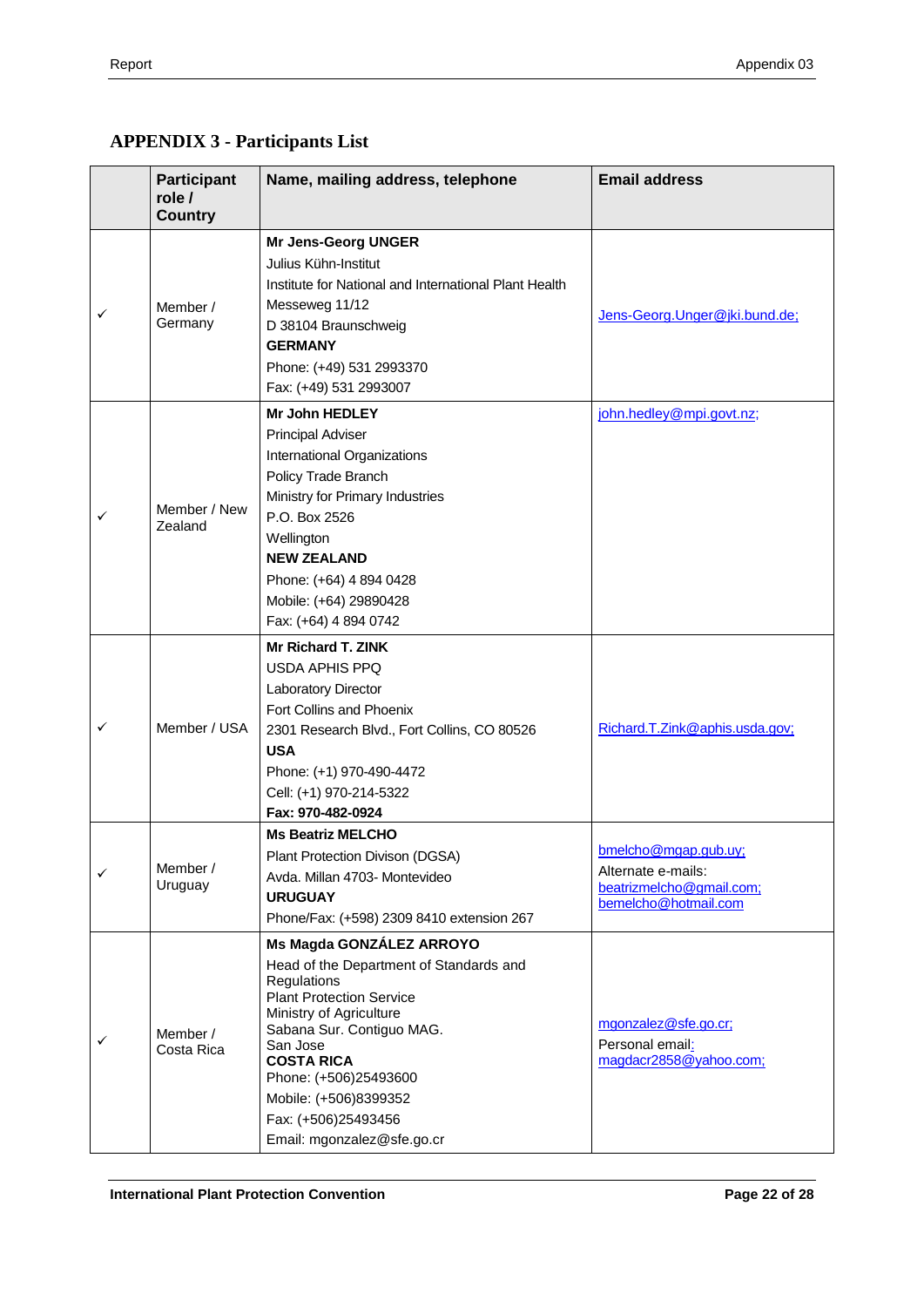|   | <b>Participant</b><br>role /<br><b>Country</b> | Name, mailing address, telephone                    | <b>Email address</b>        |
|---|------------------------------------------------|-----------------------------------------------------|-----------------------------|
|   |                                                | <b>Mr Francisco GUTIERREZ</b>                       |                             |
|   |                                                | Technical Director, Plant Health Services           |                             |
|   |                                                | Belize Agricultural Health Authority                |                             |
| ✓ | Member /                                       | <b>Belmopan City</b>                                |                             |
|   | <b>Belize</b>                                  | <b>BELIZE</b>                                       | frankpest@yahoo.com;        |
|   |                                                | Phone: (+501) 8244899                               |                             |
|   |                                                | Fax: (+501) 8243773                                 |                             |
|   |                                                | Email: frankpest@yahoo.com                          |                             |
|   | Member /                                       | Ms Kyu-Ock YIM                                      | koyim@korea.kr;             |
|   | Republic of<br>Korea                           | Senior Researcher                                   |                             |
|   |                                                | Export Management Division, Department of Plant     |                             |
|   |                                                | Quarantine, Animal and Plant Quarantine Agency      |                             |
| ✓ |                                                | Ministry of Agriculture, Food and Rural Affairs     |                             |
|   |                                                | 178 Anyang-ro Manan-gu                              |                             |
|   |                                                | Anyang city, Gyunggi-do<br><b>REPUBLIC OF KOREA</b> |                             |
|   |                                                | Ph.: (+82) 31 4207664                               |                             |
|   |                                                | Fax: (+82) 31 4207605                               |                             |
|   |                                                | <b>Ms Annamaria BRUNO</b>                           |                             |
|   |                                                | Senior Food Standards Officer                       |                             |
|   | Member /                                       | Joint FAO/WHO Food Standards Programme              |                             |
|   |                                                | Food and Agriculture Organization of the United     |                             |
| ✓ | Codex<br>alimentarius                          | Nations (FAO)                                       | annamaria.bruno@fao.org;    |
|   | representative                                 | Viale delle Terme di Caracalla                      |                             |
|   |                                                | 00153 Rome                                          |                             |
|   |                                                | <b>ITALY</b>                                        |                             |
|   |                                                | Tel: +39 06 5705 6254                               |                             |
|   |                                                |                                                     |                             |
|   |                                                | <b>Ms Jane CHARD</b>                                | iane.chard@sasa.gsi.gov.uk: |
|   | Host<br>representative/                        | SASA, Scottish Government                           |                             |
|   |                                                | Roddinglaw Road                                     |                             |
| ✓ |                                                | Edinburgh                                           |                             |
|   | United<br>Kingdom                              | EH12 9FJ                                            |                             |
|   |                                                | <b>UNITED KINGDOM</b>                               |                             |
|   |                                                | Tel: (+44) 131 2448863                              |                             |
|   |                                                | Fax: (+44) 131 2448940                              |                             |
|   |                                                |                                                     |                             |
|   |                                                | Mr William (Bill) Stuart MAGEE                      |                             |
|   | Invited expert<br>(grain industry)             | 20 Robe Street Deakin                               | b.magee@pbcrc.com.au;       |
| ✓ |                                                | A.C.T. 2600<br><b>AUSTRALIA</b>                     | bill.magee04@gmail.com;     |
|   |                                                | Phone: +61 2 407935236 (mobile)                     |                             |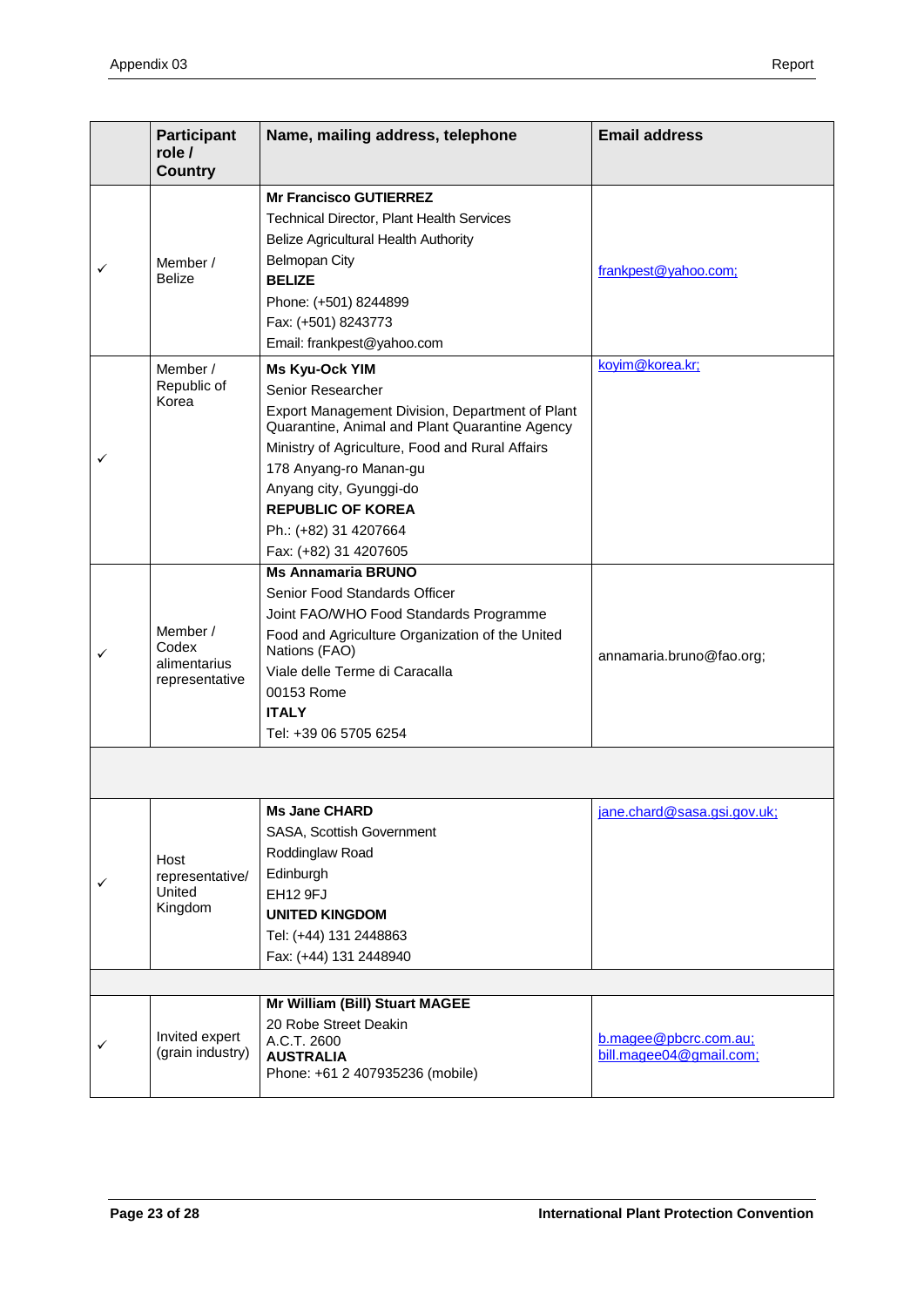| <b>Participant</b><br>role / |                                            | Name, mailing address, telephone                                                       | <b>Email address</b>           |  |
|------------------------------|--------------------------------------------|----------------------------------------------------------------------------------------|--------------------------------|--|
| <b>Country</b>               |                                            |                                                                                        |                                |  |
|                              |                                            | <b>Mr Gerard MEIJERINK</b>                                                             |                                |  |
|                              |                                            | Senior Government Relations Advocate                                                   |                                |  |
|                              |                                            | Seeds                                                                                  |                                |  |
|                              | Invited expert<br>(International           | Syngenta                                                                               |                                |  |
|                              | Seed                                       | Avenue Louise 489                                                                      |                                |  |
| ✓                            | Federation                                 | B-1050 Brussels                                                                        | gerard.meijerink@syngenta.com; |  |
|                              | (ISF)<br>representative)                   | <b>BELGIUM</b>                                                                         |                                |  |
|                              |                                            | Phone NL +31 228 366402<br>Phone BE +32 26422714                                       |                                |  |
|                              |                                            | Fax BE +32 26422720<br>Mobile +31 6 51206913                                           |                                |  |
|                              |                                            | <b>Ms Filipa PICO</b>                                                                  |                                |  |
|                              | Invited expert                             | Secretary-general                                                                      |                                |  |
|                              | (European<br>Federation of                 | Embar - National Association of Recovery and<br>Recycling of Packaging and Wood Wastes |                                |  |
| ✓                            | <b>Wooden Pallet</b><br>and Packaging      | Av. António Serpa, 23 - 2º Esq.                                                        | Filipa.pico@embar.pt;          |  |
|                              | Manufacturers                              | 1050-026 Lisboa                                                                        |                                |  |
|                              | (FEFPEB)                                   | <b>PORTUGAL</b>                                                                        |                                |  |
|                              | representative)                            | Phone: +351 217 972 639 / +351 962 075 386                                             |                                |  |
|                              |                                            |                                                                                        |                                |  |
|                              |                                            |                                                                                        |                                |  |
|                              |                                            | <b>Mr Brent LARSON</b>                                                                 |                                |  |
|                              | <b>IPPC</b>                                | FAO, Viale delle Terme di Caracalla, 1                                                 |                                |  |
|                              | Secretariat                                | 00153 - Rome                                                                           | Brent.Larson@fao.org;          |  |
|                              |                                            | <b>ITALY</b>                                                                           |                                |  |
|                              |                                            | Phone: +39 06 570 54 915                                                               |                                |  |
|                              |                                            | <b>Ms Céline GERMAIN</b>                                                               |                                |  |
|                              | <b>IPPC</b>                                | FAO, Viale delle Terme di Caracalla, 1<br>00153 - Rome                                 |                                |  |
| ✓                            | Secretariat                                | <b>ITALY</b>                                                                           | Celine.Germain@fao.org;        |  |
|                              |                                            | Phone: +39 06 570 54 468                                                               |                                |  |
|                              |                                            |                                                                                        |                                |  |
|                              |                                            | <b>NOT ATTENDING</b>                                                                   |                                |  |
|                              |                                            | <b>Mr Roman VAGNER</b>                                                                 |                                |  |
|                              |                                            | Policy Officer                                                                         |                                |  |
|                              |                                            | <b>Plant Health</b>                                                                    |                                |  |
|                              | Organizer                                  | Directorate-General Health and Food Safety                                             |                                |  |
|                              | representative /<br>European<br>Commission | (SANTE)                                                                                | Roman. Vagner@ec.europa.eu     |  |
|                              |                                            | European Commission in Brussels                                                        |                                |  |
|                              |                                            | Rue de la Loi, 149 Brussels                                                            |                                |  |
|                              |                                            | <b>BELGIUM</b><br>Phone: (+32) 02 2959664                                              |                                |  |
|                              |                                            |                                                                                        |                                |  |
|                              |                                            | Fax: (+32) 02 2969399                                                                  |                                |  |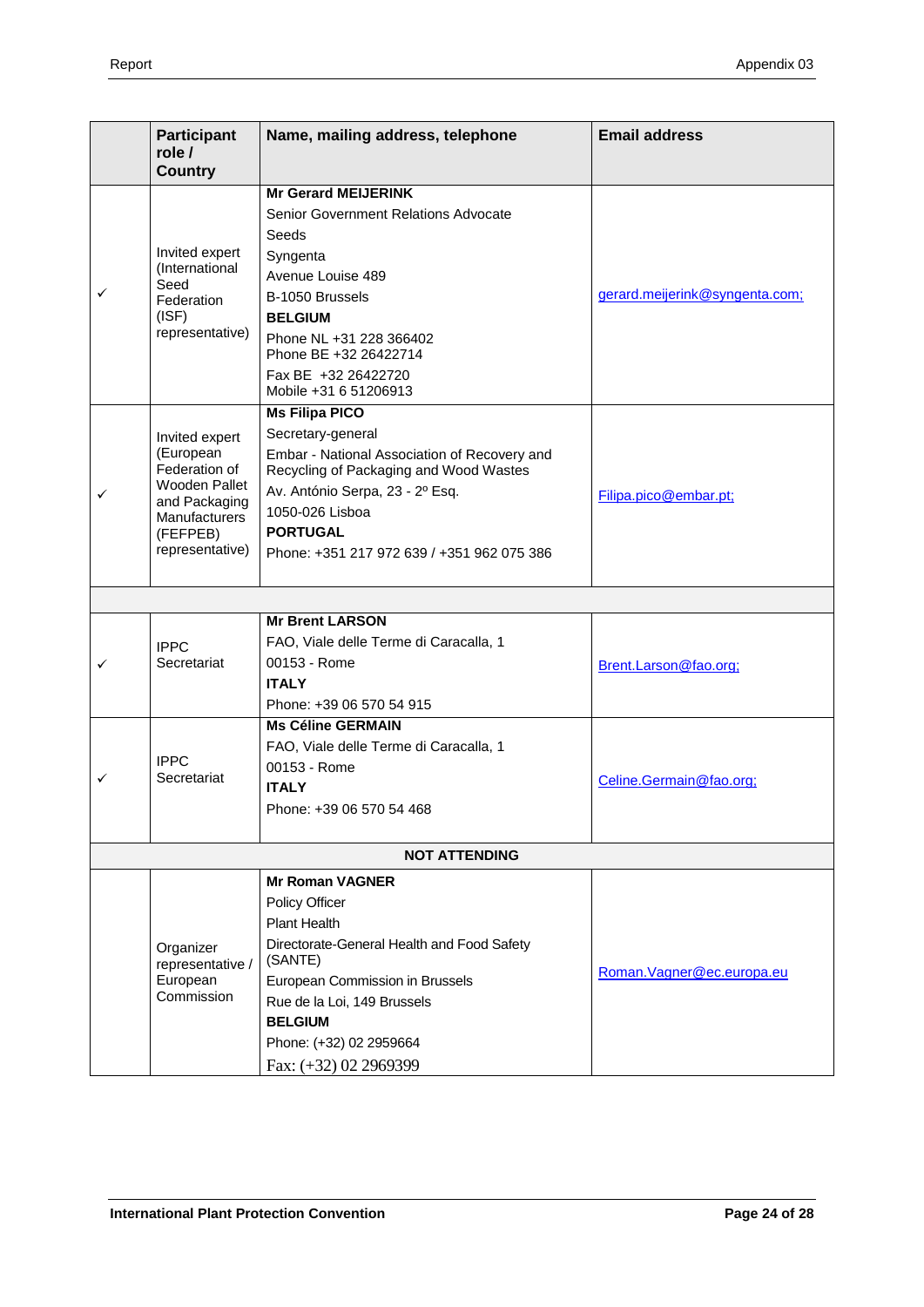## **APPENDIX 4 - Terms of Reference for a Working Group to discuss the Concept of a commodity standard**

*(Agreed by CPM-10 (2015))*

## **Background**

*[1]* The Commission on Phytosanitary Measures (CPM) **–** 10 in 2015 has identified the need to have further and in depth discussions and analysis about the concept of a commodity standard.

## **Process**

- *[2]* A small group will meet and complete the tasks outlined below. The report of this meeting will be presented to the Strategic Planning Group (SPG) in 2015 that will provide written input on strategic aspects to the Standards Committee (SC) November 2015. The SC will make recommendations to the CPM - 11 (2016).
- *[3]* The IPPC Secretariat will issue a call for discussion papers to contracting parties, National Plant Protection Organizations (NPPOs), Regional Plant Protection Organizations (RPPOs) and relevant international organizations with a deadline of 12 June 2015.

## **Scope**

*[4]* Consider the concept and content of a commodity standard and the process for development.

## **Tasks**

- *[5]* The working group will:
	- discuss the concept of a commodity standard within the context of the suite of IPPC standards and the Framework for Standards and Implementation
	- discuss and propose the purpose, content and format of commodity standards
	- consider and propose a process for the development of a commodity standard, including, if relevant, how to consult with stakeholders from industry and other relevant international organizations
	- analyze and propose a system to maintain and update commodity standards.

## **Members and expertise**

- *[6]* Approximately 6-10 experts will be selected by the CPM Bureau.
- *[7]* Experts should have a combined knowledge of the IPPC Standard Setting process and developing and setting phytosanitary regulations (in particular where industry stakeholders are engaged).
- *[8]* In addition, a few invited experts from industry will be invited.

## **Date and venue**

*[9]* The meeting is tentatively scheduled to be held from 20 to 24 July 2015 and hosted by the European and Mediterranean Plant Protection Organization (EPPO) in Edinburgh, Scotland, UK. The work of this group will be supported by the IPPC Secretariat.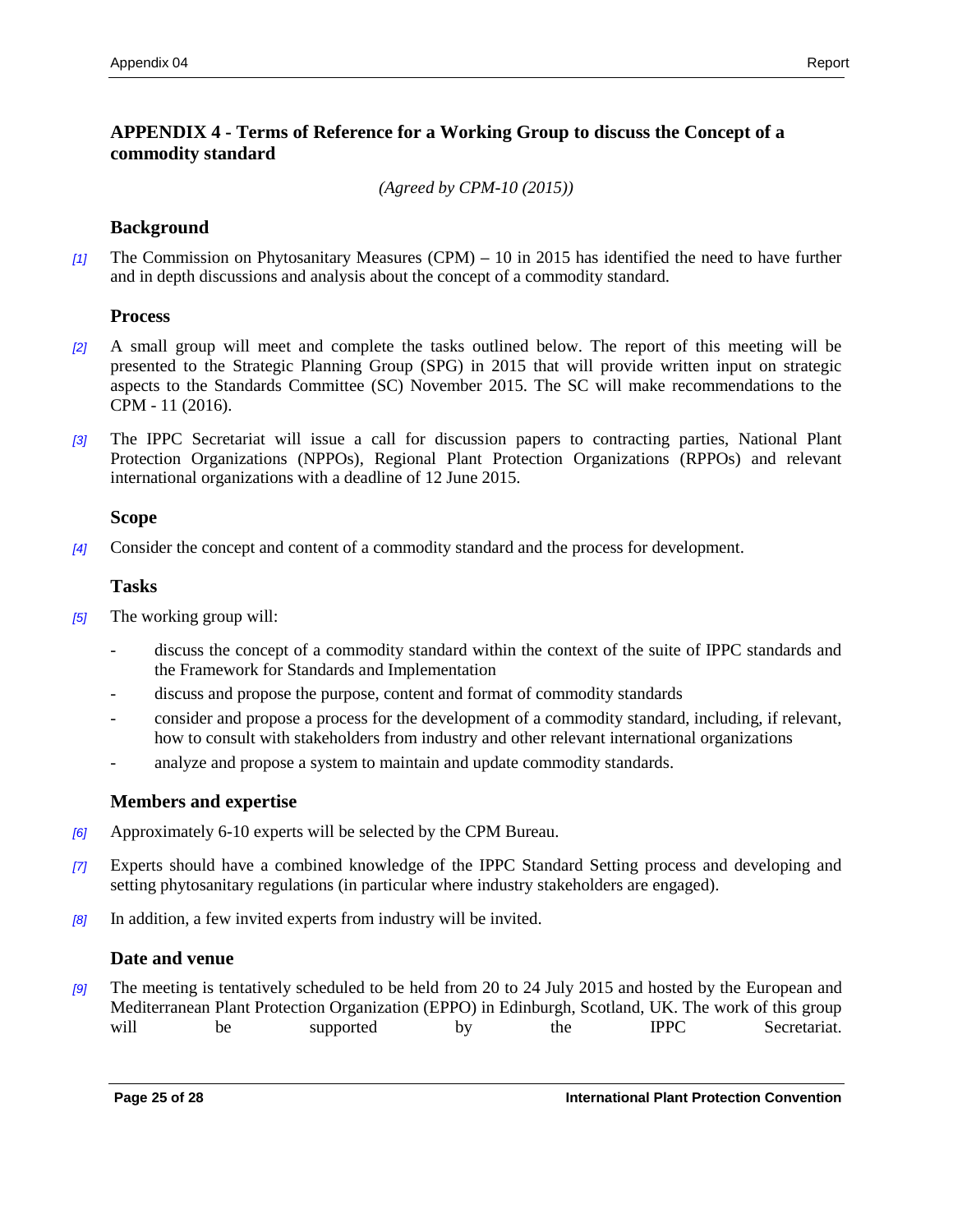## **APPENDIX 5 - Template structure for commodity standards**

### *[87]* **INTRODUCTION**

### *[88]* **Scope**

- *[89] [A short statement that delineates what is covered by the standard. Define what you will address: the commodity covered by the standard, all intended uses or limited number of intended uses, all pests or limited pests, harmonization of procedures for the commodity, elements for pest risk analysis for the commodity]*
- *[90]* **References**
- *[91]* **Definitions**
- *[92]* **PURPOSE**
- *[93] [Why the standard was drafted and other information that aids in the understanding of the history of the development of the standard. When a standard is being revised, this section should include relevant information on the reasons for and scope of the revision. Describe here the commodity, its context, and the reason for the standard (problem being addressed). Describe the unique characteristics of the commodity that need harmonized phytosanitary measures]*

### *[94]* **IMPACT ON BIODIVERSITY AND THE ENVIRONMENT**

#### *[95]* **REQUIREMENTS**

#### *[96]* **1. Pests associated with the pathway**

- *[97] [If the standard only addresses the procedures, the section may not be necessary. Some standards may only concentrate on major pests or pest groups of global relevance. There may be circumstances where the standards can include a full list of pests associated with the pathway]*
- *[98]* **2. Pest Risk Factors related to** *(name of the commodity)*

#### *[99]* **2.1 Intended use**

*[100] [Describe pest risk factors related to the intended use. Pest risk may vary depending on whether the commodity is intended for processing, for consumption or for planting.]*

#### *[101]* **2.2 Activities of production practices for the commodity**

*[102] [Describe elements specific to the production from planting to packing and trade of the commodity which may affect the pest risks and need to be taken into account by importing countries. These should include official procedures and industry processes or activities].*

#### *[103]* **3. Phytosanitary Measures**

- *[104] [This section describes phytosanitary measures that are applicable to the commodity to mitigate pest risk and that are proportional to the risks associated with the intended uses. The pests to which the phytosanitary measures apply must be stated along with the quantitative or qualitative expected outcome. This section should present the identified phytosanitary measures in a way that can be referred to or used in phytosanitary legislations and regulations.*
- *[105] Standards should remind NPPOs that phytosanitary measures should be technically justified.*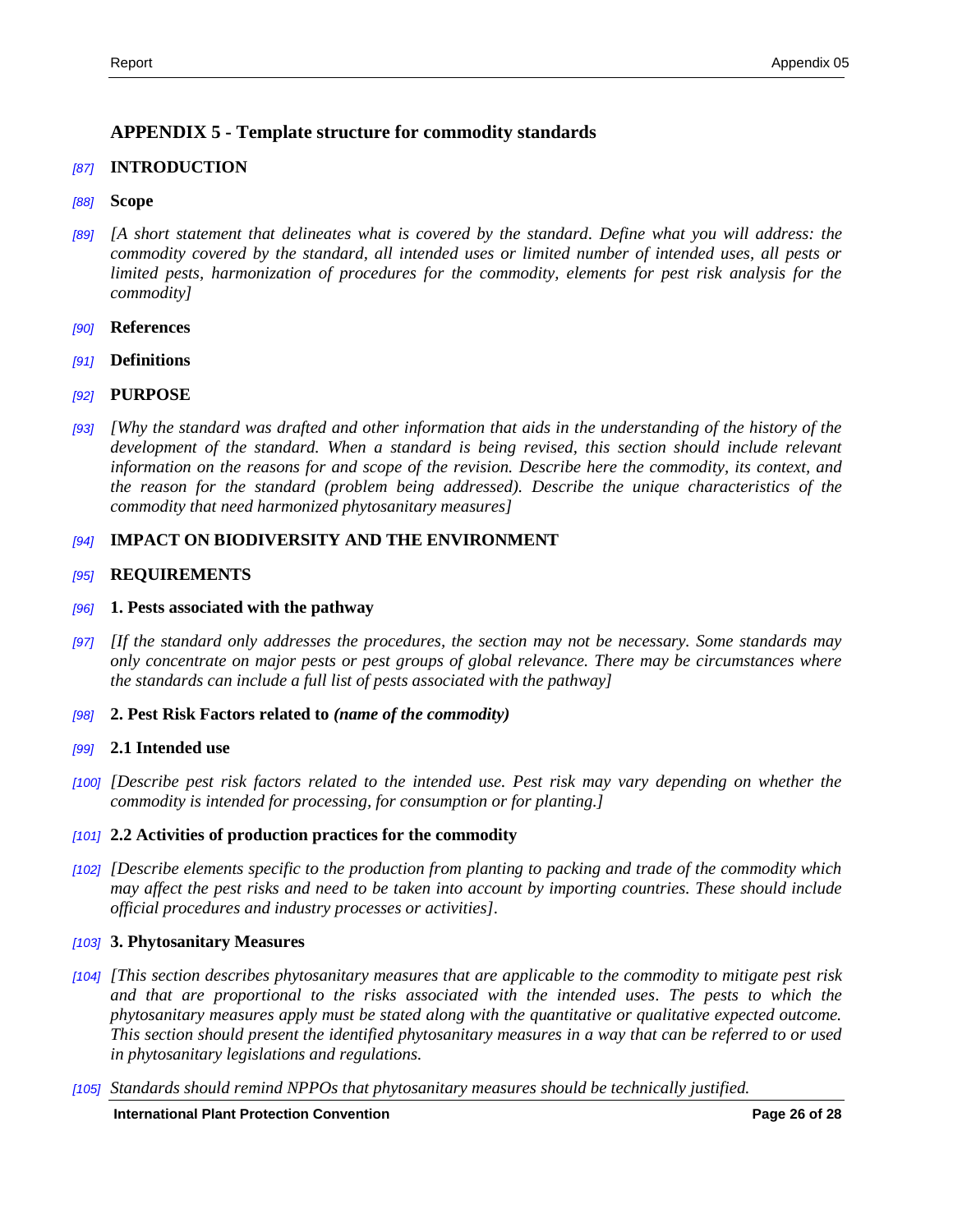- *[106] Commodity standards may set global requirements for commodities (i.e. minimum requirements considered to be suitable for global use, as for instance in ISPM 15).*
- *[107] Where numerous pests or measures are to be included, it may be appropriate to list these specific measures related to specific pests in an annex.*
- *[108] The standard should indicate which phytosanitary measures could be considered as equivalent.*
- *[109] The standard should not replicate text from other ISPMs. The phytosanitary treatments and the concepts (such as Pest free area (PFA), Area of low pest prevalence (ALPP), etc..) listed are those included in adopted ISPMs.*
- *[110] Phytosanitary measures listed should be deemed to be appropriate for use in safe international trade (i.e. have already been approved by a NPPO).*
- *[111] Two approaches may be considered:*
	- *Option 1: listing phytosanitary measures against the pests or pest groups associated with each phytosanitary measure, which would allow to provide as many details as needed. In that case, the the following sub-sections may be used.*
	- *Option 2: listing pests against the phytosanitary measures used with each pest. In that case, the table format shown below may be used.]*
- *[112] [Option 1 for section 3:]*

-

- *[113] 3.1 Inspection and testing (field or consignments)*
- *[114] 3.2 Pest free areas; pest free places of production; pest free production sites; areas of low pest prevalence*
- *[115] 3.3 Treatments*
- *[116] 3.4 Others (Systems approaches; Post-entry quarantine; etc.)*
- *[117] [Option 2 for section 3:]*
- *[118] Mock example of Table X: available phytosanitary measures for orange (Citrus sinensis)*

| Pest                                                     | Phytosanitary<br>measure              | Summary description                                                                                                                                                                |
|----------------------------------------------------------|---------------------------------------|------------------------------------------------------------------------------------------------------------------------------------------------------------------------------------|
| Queensland<br>Fruit<br><b>Fly</b><br><i>(Bactrocera)</i> | Pest free area                        | Keys elements of appropriate PFA may be listed (ISPM 4 and<br>ISPM 26)                                                                                                             |
| tryoni)                                                  | Areas of<br>low<br>pest<br>prevalence | Areas of low pest prevalence (ISPM 8:1998; ISPM 22:2005;<br>ISPM 29:2007) may be established to reduce the pest risk<br>associated with the movement of oranges (Citrus sinensis). |
|                                                          |                                       | Biological control may be used as an option in achieving the<br>requirements for an area of low pest prevalence.                                                                   |
|                                                          |                                       | Area wide suppression using sterile male release                                                                                                                                   |
|                                                          |                                       | Release of XX sterile males at every point on a 1km grid every<br>XX weeks. Sterile males were produced by exposing pupae to<br>40 Gy irradiation.                                 |
|                                                          |                                       | Efficacy and confidence level of the area wide suppression is<br>99% at the 95% confidence level.                                                                                  |